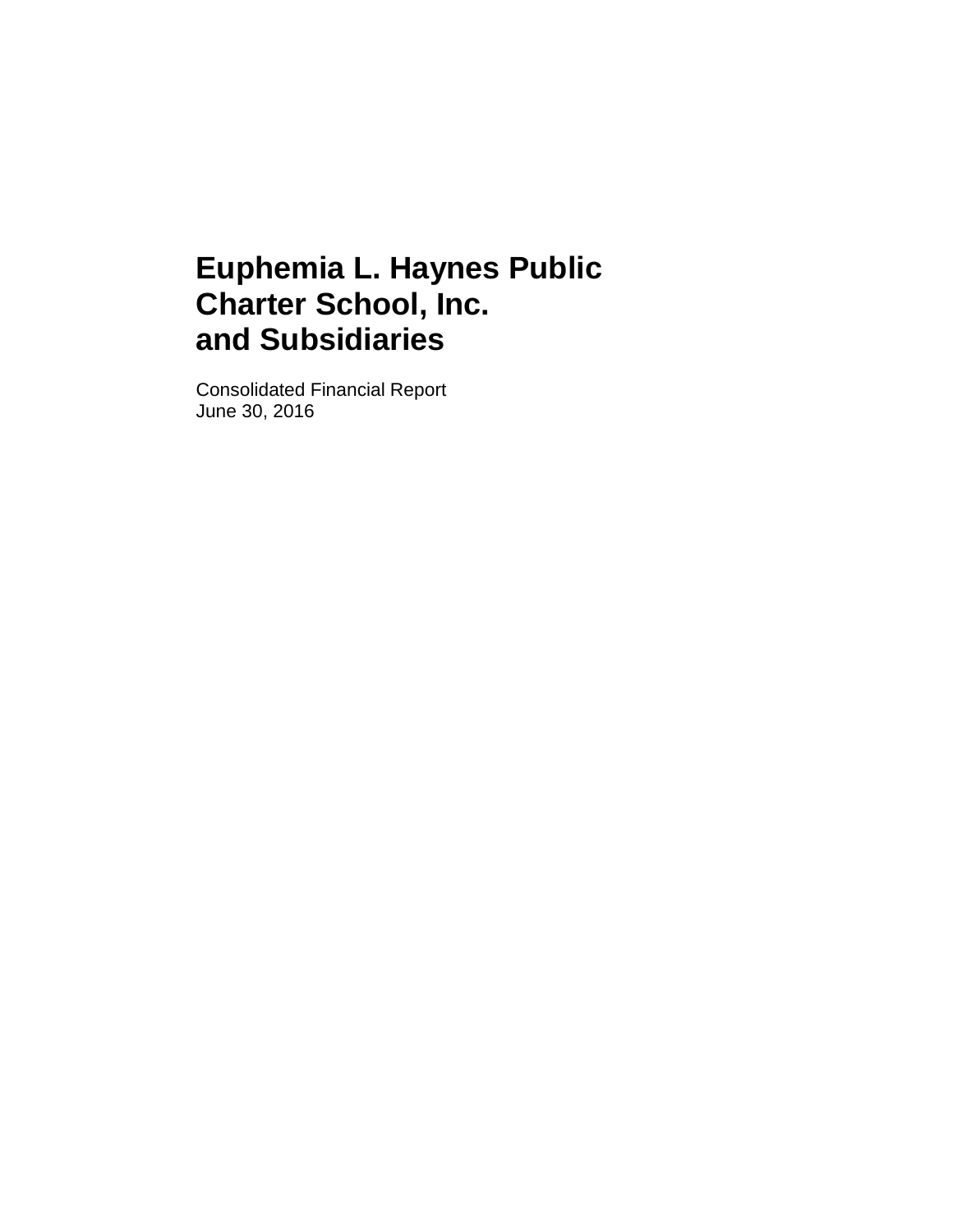# **Contents**

| Independent auditor's report                                  | $1 - 2$  |
|---------------------------------------------------------------|----------|
| <b>Financial statements</b>                                   |          |
| Consolidated balance sheets                                   | 3        |
| Consolidated statement of activities - 2016                   | 4        |
| Consolidated statement of activities - 2015                   | 5        |
| Consolidated statements of cash flows                         | $6 - 7$  |
| Notes to consolidated financial statements                    | $8 - 19$ |
| Independent auditor's report on the supplementary information | 20       |
| Supplementary information                                     |          |
| Consolidating balance sheet                                   | 21       |
| Consolidating statement of activities                         | 22       |
| Consolidated schedule of functional expenses                  | 23       |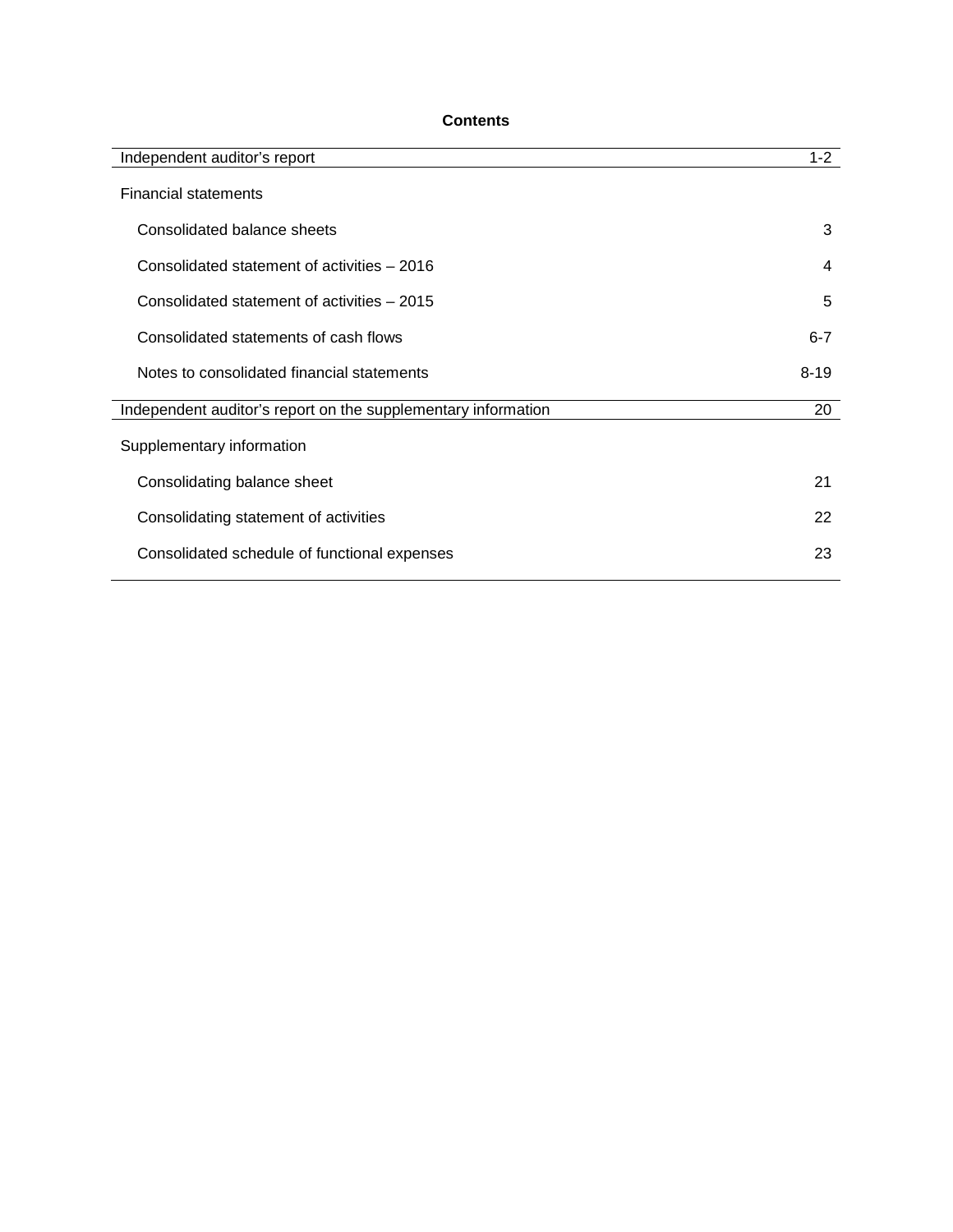

**RSM US LLP** 

#### **Independent Auditor's Report**

To the Board of Trustees Euphemia L. Haynes Public Charter School, Inc. Washington, D.C.

#### **Report on the Financial Statements**

We have audited the accompanying consolidated financial statements of Euphemia L. Haynes Public Charter School, Inc. and Subsidiaries (collectively, the Organization), which comprise the consolidated balance sheets as of June 30, 2016 and 2015, the related consolidated statements of activities and cash flows for the years then ended, and the related notes to the consolidated financial statements (collectively, the financial statements).

#### **Management's Responsibility for the Financial Statements**

Management is responsible for the preparation and fair presentation of these financial statements in accordance with accounting principles generally accepted in the United States of America; this includes the design, implementation and maintenance of internal control relevant to the preparation and fair presentation of financial statements that are free from material misstatement, whether due to fraud or error.

#### **Auditor's Responsibility**

Our responsibility is to express an opinion on these financial statements based on our audits. We conducted our audits in accordance with auditing standards generally accepted in the United States of America and the standards applicable to financial audits contained in *Government Auditing Standards* issued by the Comptroller General of the United States. Those standards require that we plan and perform the audit to obtain reasonable assurance about whether the financial statements are free from material misstatement.

An audit involves performing procedures to obtain audit evidence about the amounts and disclosures in the financial statements. The procedures selected depend on the auditor's judgment, including the assessment of the risks of material misstatement of the financial statements, whether due to fraud or error. In making those risk assessments, the auditor considers internal control relevant to the entity's preparation and fair presentation of the financial statements in order to design audit procedures that are appropriate in the circumstances, but not for the purpose of expressing an opinion on the effectiveness of the entity's internal control. Accordingly, we express no such opinion. An audit also includes evaluating the appropriateness of accounting policies used and the reasonableness of significant accounting estimates made by management, as well as evaluating the overall presentation of the financial statements.

We believe that the audit evidence we have obtained is sufficient and appropriate to provide a basis for our audit opinion.

THE POWER OF BEING UNDERSTOOD AUDIT | TAX | CONSULTING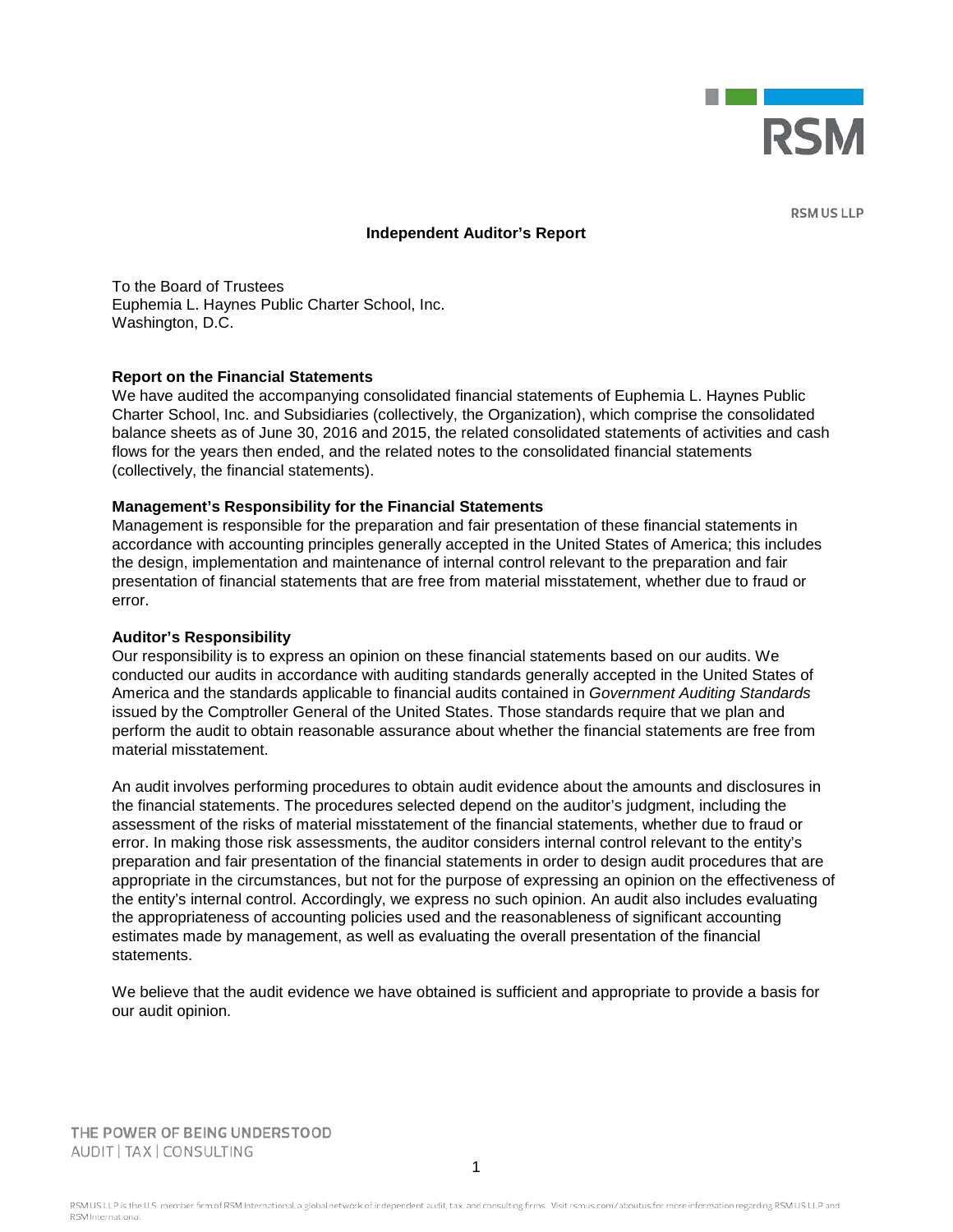## **Opinion**

In our opinion, the financial statements referred to above present fairly, in all material respects, the financial position of the Organization as of June 30, 2016 and 2015, and the changes in their net assets and their cash flows for the years then ended in accordance with accounting principles generally accepted in the United States of America.

## **Other Reporting Required by** *Government Auditing Standards*

In accordance with *Government Auditing Standards*, we have also issued our reports, dated November 1, 2016, and December 15, 2015, on our consideration of the Organization internal control over financial reporting and on our tests of its compliance with certain provisions of laws, regulations, contracts and grant agreements and other matters. The purpose of those reports is to describe the scope of our testing of internal control over financial reporting and compliance and the results of that testing, and not to provide an opinion on the internal control over financial reporting or on compliance. Those reports are an integral part of an audit performed in accordance with *Government Auditing Standards* in considering the Organization's internal control over financial reporting and compliance.

RSM US LLP

Washington, D.C. November 1, 2016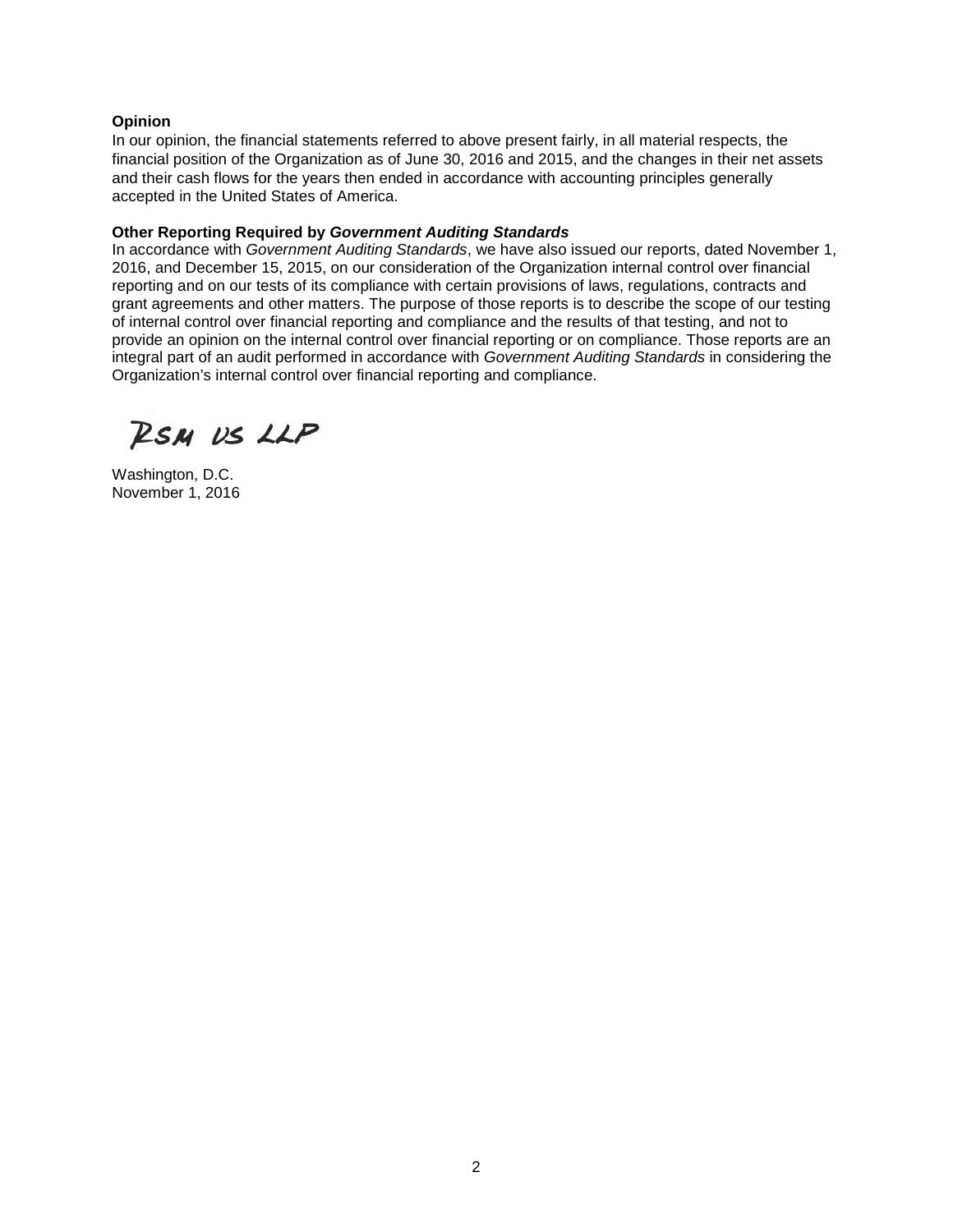# **Consolidated Balance Sheets June 30, 2016 and 2015**

|                                                 | 2016            |     | 2015       |
|-------------------------------------------------|-----------------|-----|------------|
| <b>Assets</b>                                   |                 |     |            |
| Current assets:                                 |                 |     |            |
| Cash and cash equivalents                       | \$<br>7,161,404 | \$  | 6,511,495  |
| Accounts receivable                             | 97,321          |     | 190,460    |
| Promises to give                                | 35,185          |     | 29,875     |
| Grants receivable                               | 476,379         |     | 1,057,993  |
| Prepaid expenses                                | 111,030         |     | 164,599    |
| <b>Total current assets</b>                     | 7,881,319       |     | 7,954,422  |
| Restricted cash                                 | 401,323         |     | 13,350     |
| Property and equipment, net                     | 34,999,152      |     | 35,000,356 |
| Deposits                                        | 18,945          |     | 1,640      |
| Loan receivable                                 | 7,626,402       |     | 7,495,072  |
|                                                 | 50,927,141      | S.  | 50,464,840 |
|                                                 |                 |     |            |
| <b>Liabilities and Net Assets</b>               |                 |     |            |
| <b>Current liabilities:</b>                     |                 |     |            |
| Accounts payable and accrued expenses           | \$<br>1,213,229 | \$. | 1,376,831  |
| Current portion of long-term debt               | 288,000         |     | 230,000    |
| <b>Total current liabilities</b>                | 1,501,229       |     | 1,606,831  |
| Accrued rent                                    | 2,044,116       |     | 1,786,964  |
| Interest rate swap agreement                    | 1,886,187       |     | 203,847    |
| Long-term debt, net of current portion          | 41,419,376      |     | 41,373,608 |
|                                                 | 46,850,908      |     | 44,971,250 |
| Commitments and contingencies (Notes 12 and 13) |                 |     |            |
|                                                 |                 |     |            |
| Net assets:                                     |                 |     |            |
| Unrestricted                                    | 3,596,081       |     | 5,149,623  |
| Temporarily restricted                          | 480,152         |     | 343,967    |
|                                                 | 4,076,233       |     | 5,493,590  |
|                                                 | 50,927,141      | S   | 50,464,840 |
|                                                 |                 |     |            |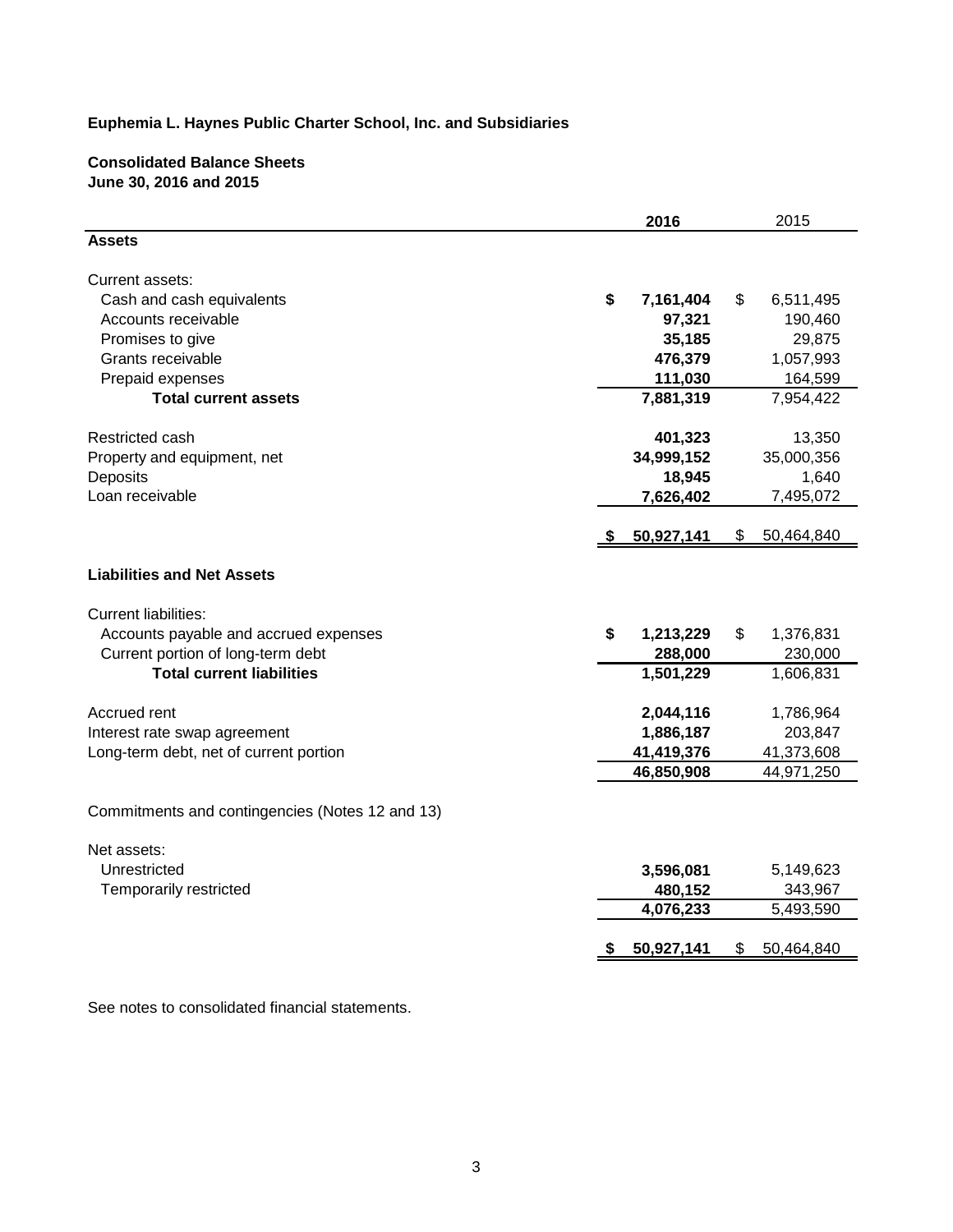**Consolidated Statement of Activities Year Ended June 30, 2016 (With Comparative Totals for 2015)**

|                                           |                     | <b>Temporarily</b> |                 | 2015            |
|-------------------------------------------|---------------------|--------------------|-----------------|-----------------|
|                                           | <b>Unrestricted</b> | <b>Restricted</b>  | <b>Total</b>    | Total           |
| Revenue and support:                      |                     |                    |                 |                 |
| Pupil allocation                          | \$22,100,662        | \$                 | \$22,100,662    | \$21,891,424    |
| Other grants                              | 778,137             | 586,700            | 1,364,837       | 967,618         |
| Federal grants                            | 1,376,908           |                    | 1,376,908       | 2,596,734       |
| Contributions                             | 388,960             |                    | 388,960         | 480,290         |
| Program revenue                           | 54,786              |                    | 54,786          | 277,231         |
| Interest income                           | 578,482             |                    | 578,482         | 601,030         |
| Rental revenue                            | 2,550               |                    | 2,550           | 4,561           |
| Net assets released from restrictions     | 450,515             | (450,515)          |                 |                 |
| <b>Total revenue and support</b>          | 25,731,000          | 136,185            | 25,867,185      | 26,818,888      |
|                                           |                     |                    |                 |                 |
| Expenses:                                 |                     |                    |                 |                 |
| Program services                          | 24,206,993          |                    | 24,206,993      | 26,452,925      |
| General and administrative                | 756,843             |                    | 756,843         | 849,191         |
| Fundraising                               | 638,366             |                    | 638,366         | 703,077         |
| <b>Total expenses</b>                     | 25,602,202          | $\blacksquare$     | 25,602,202      | 28,005,193      |
|                                           |                     |                    |                 |                 |
| <b>Change in net assets</b>               |                     |                    |                 |                 |
| before other gains (losses)               | 128,798             | 136,185            | 264,983         | (1, 186, 305)   |
|                                           |                     |                    |                 |                 |
| Other (losses) gains:                     |                     |                    |                 |                 |
| Loss on interest rate swap agreement      | (1,682,340)         |                    | (1,682,340)     | (203, 847)      |
| Gain on NMTC transaction unwind (Note 16) |                     |                    |                 | 14,727,870      |
|                                           |                     |                    |                 |                 |
| <b>Change in net assets</b>               | (1,553,542)         | 136,185            | (1, 417, 357)   | 13,337,718      |
|                                           |                     |                    |                 |                 |
| Net assets (deficit):                     |                     |                    |                 |                 |
| Beginning                                 | 5,149,623           | 343,967            | 5,493,590       | (7,781,503)     |
| Distributions to noncontrolling interest  |                     |                    |                 | (62, 625)       |
|                                           |                     |                    |                 |                 |
| Ending                                    | \$3,596,081         | 480,152<br>\$      | 4,076,233<br>\$ | 5,493,590<br>\$ |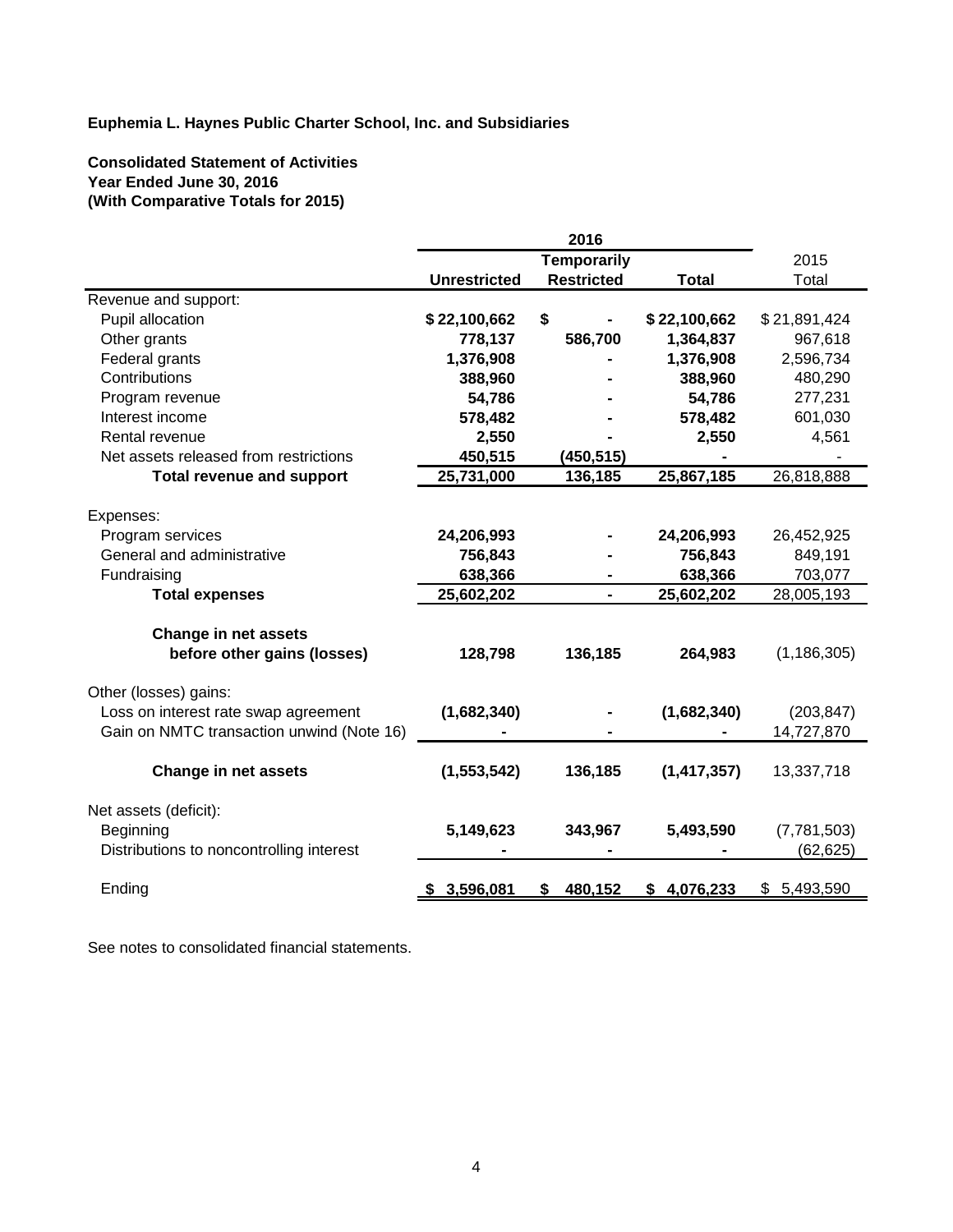# **Consolidated Statement of Activities Year Ended June 30, 2015**

|                                           |                  | Temporarily    |                  |
|-------------------------------------------|------------------|----------------|------------------|
|                                           | Unrestricted     | Restricted     | Total            |
| Revenue and support:                      |                  |                |                  |
| Pupil allocation                          | \$<br>21,891,424 | \$             | \$<br>21,891,424 |
| Other grants                              | 413,268          | 554,350        | 967,618          |
| Federal grants                            | 2,596,734        |                | 2,596,734        |
| Contributions                             | 480,290          |                | 480,290          |
| Program revenue                           | 277,231          |                | 277,231          |
| Interest income                           | 601,030          |                | 601,030          |
| Rental revenue                            | 4,561            |                | 4,561            |
| Net assets released from restrictions     | 751,619          | (751, 619)     |                  |
| <b>Total revenue and support</b>          | 27,016,157       | (197, 269)     | 26,818,888       |
|                                           |                  |                |                  |
| Expenses:<br>Program services             | 26,452,925       |                | 26,452,925       |
| General and administrative                | 849,191          |                | 849,191          |
| Fundraising                               | 703,077          |                | 703,077          |
| <b>Total expenses</b>                     | 28,005,193       | $\blacksquare$ | 28,005,193       |
|                                           |                  |                |                  |
| <b>Change in net assets</b>               |                  |                |                  |
| before other (losses) gains               | (989, 036)       | (197, 269)     | (1, 186, 305)    |
| Other (losses) gains:                     |                  |                |                  |
| Loss on interest rate swap agreement      | (203, 847)       |                | (203, 847)       |
| Gain on NMTC transaction unwind (Note 16) | 14,727,870       |                | 14,727,870       |
|                                           |                  |                |                  |
| <b>Change in net assets</b>               | 13,534,987       | (197, 269)     | 13,337,718       |
| Net assets (deficit):                     |                  |                |                  |
| Beginning                                 | (8,322,739)      | 541,236        | (7,781,503)      |
| Distributions to noncontrolling interest  | (62, 625)        |                | (62, 625)        |
|                                           |                  |                |                  |
| Ending                                    | \$<br>5,149,623  | \$<br>343,967  | \$<br>5,493,590  |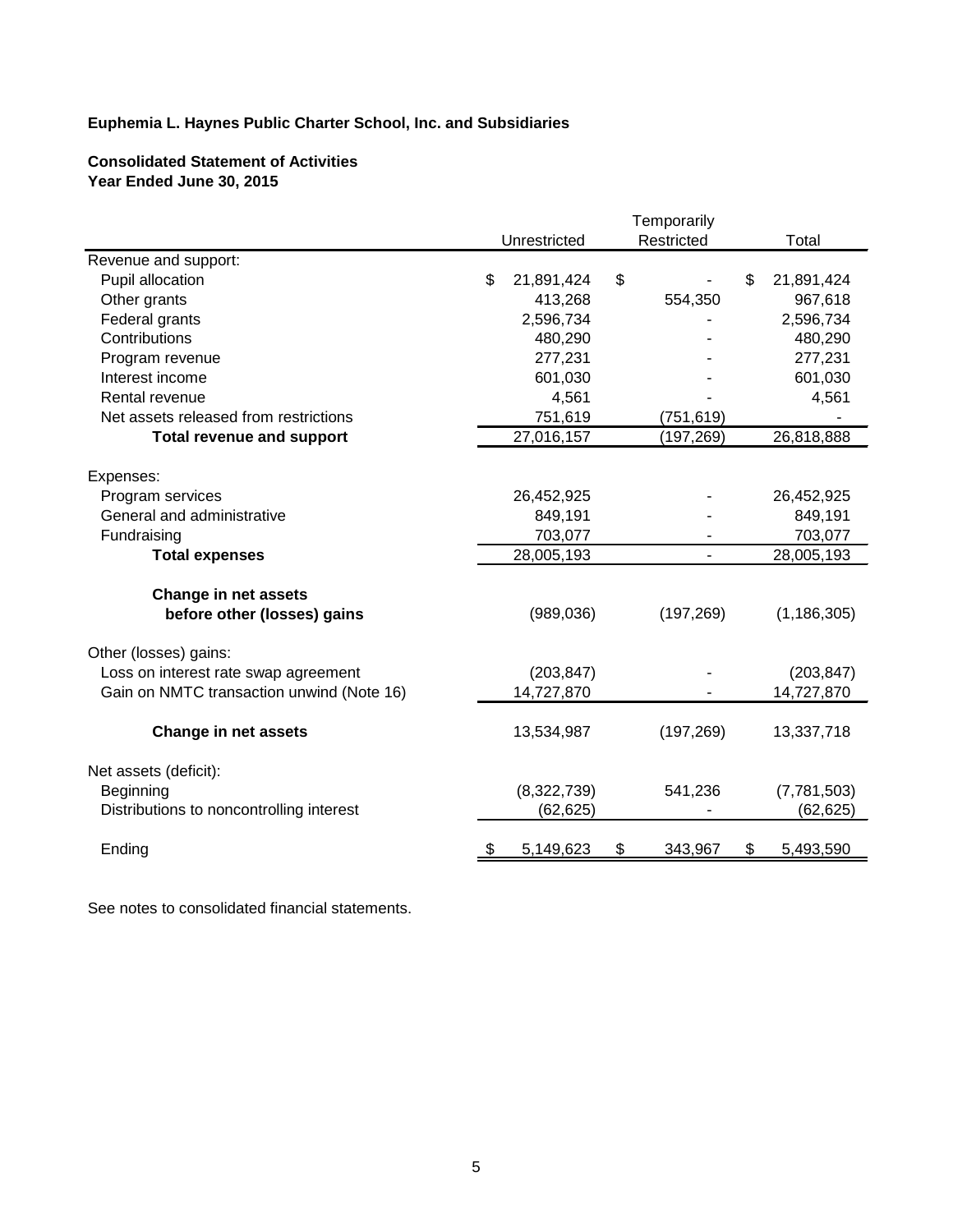# **Consolidated Statements of Cash Flows Years Ended June 30, 2016 and 2015**

|                                                                |      | 2016          | 2015             |
|----------------------------------------------------------------|------|---------------|------------------|
| Cash flows from operating activities:                          |      |               |                  |
| Change in net assets                                           | \$   | (1, 417, 357) | \$<br>13,337,718 |
| Adjustments to reconcile change in net assets to net cash      |      |               |                  |
| provided by operating activities:                              |      |               |                  |
| Depreciation                                                   |      | 1,751,509     | 1,696,136        |
| Amortization of Ioan issuance costs                            |      | 156,272       | 303,726          |
| Interest income added on loan receivable principal             |      | (131, 330)    | (114, 781)       |
| Interest expense added to principal of notes and bonds payable |      | 200,248       | 2,044,693        |
| Contributed reduction of long-term debt                        |      |               | (4,939,654)      |
| Loss on interest rate swap agreement                           |      | 1,682,340     | 203,847          |
| Loss on disposal of property and equipment                     |      |               | 43,437           |
| Write-off on loan issuance costs                               |      | 1,440         | 1,253,572        |
| Changes in assets and liabilities:                             |      |               |                  |
| Decrease (increase) in:                                        |      |               |                  |
| Accounts receivable                                            |      | 93,139        | 62,852           |
| Promises to give                                               |      | (5, 310)      | 15,000           |
| Grants receivable                                              |      | 581,614       | 62,498           |
| Prepaid expenses                                               |      | 53,569        | 35,253           |
| Deposits                                                       |      | (17, 305)     |                  |
| (Decrease) increase in:                                        |      |               |                  |
| Accounts payable and accrued expenses                          |      | (163, 602)    | 527,468          |
| Accrued rent                                                   |      | 257,152       | 257,152          |
| Grant payable                                                  |      |               | (458, 014)       |
| Deferred revenue                                               |      |               | (32,008)         |
| Net cash provided by operating activities                      |      | 3,042,379     | 14,298,895       |
| Cash flows from investing activities:                          |      |               |                  |
| Purchases of property and equipment                            |      | (1,750,305)   | (1,371,887)      |
| (Increase) decrease in restricted cash                         |      | (387, 973)    | 2,962,063        |
| Net cash (used in) provided by investing activities            |      | (2, 138, 278) | 1,590,176        |
|                                                                |      |               |                  |
| Cash flows from financing activities:                          |      |               |                  |
| Principal payments on long-term debt                           |      | (253,000)     | (34, 253, 544)   |
| Proceeds from long-term debt                                   |      |               | 21,952,000       |
| Loan issuance costs                                            |      | (1, 192)      | (808, 447)       |
| Minority investors capital distributions                       |      |               | (62, 625)        |
| Net cash used in financing activities                          |      | (254, 192)    | (13, 172, 616)   |
| Net increase in cash and cash equivalents                      |      | 649,909       | 2,716,455        |
| Cash and cash equivalents:                                     |      |               |                  |
| Beginning                                                      |      | 6,511,495     | 3,795,040        |
|                                                                |      |               |                  |
| Ending                                                         | - \$ | 7,161,404     | \$<br>6,511,495  |

(Continued)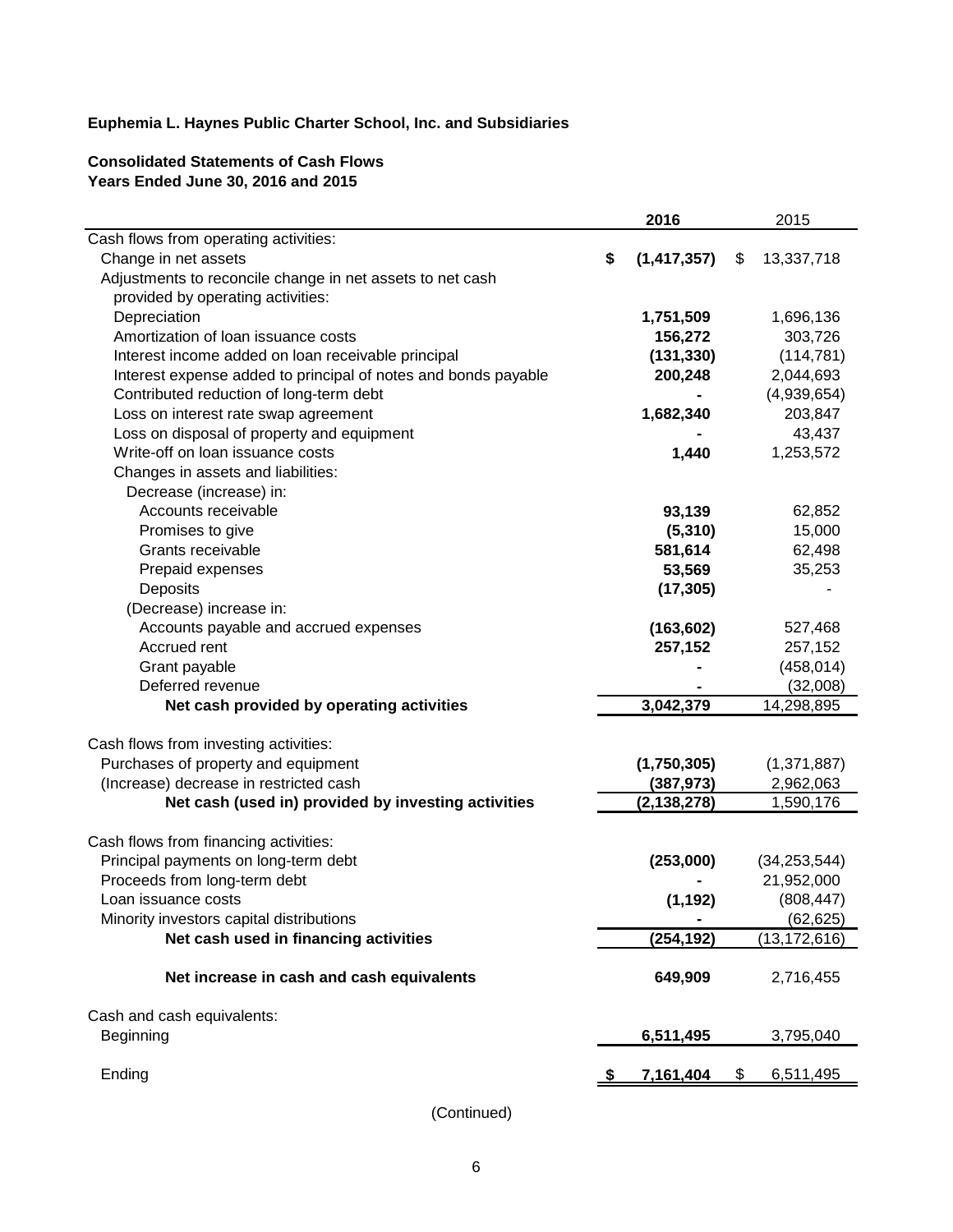# **Consolidated Statements of Cash Flows (Continued) Years Ended June 30, 2016 and 2015**

|                                                                                                                                         | 2016      | 2015      |
|-----------------------------------------------------------------------------------------------------------------------------------------|-----------|-----------|
| Supplemental disclosure of cash flow information:<br>Cash paid for interest expense                                                     | 1,363,069 | 894,678   |
| Supplemental schedules of noncash investing and financing activities:<br>Interest expense added to principal of notes and bonds payable | 200,248   | 2,044,693 |
| Interest income added to principal of loan receivable                                                                                   | 131.330   | 114,781   |
| Contributed reduction of long-term debt                                                                                                 |           | 4,939,654 |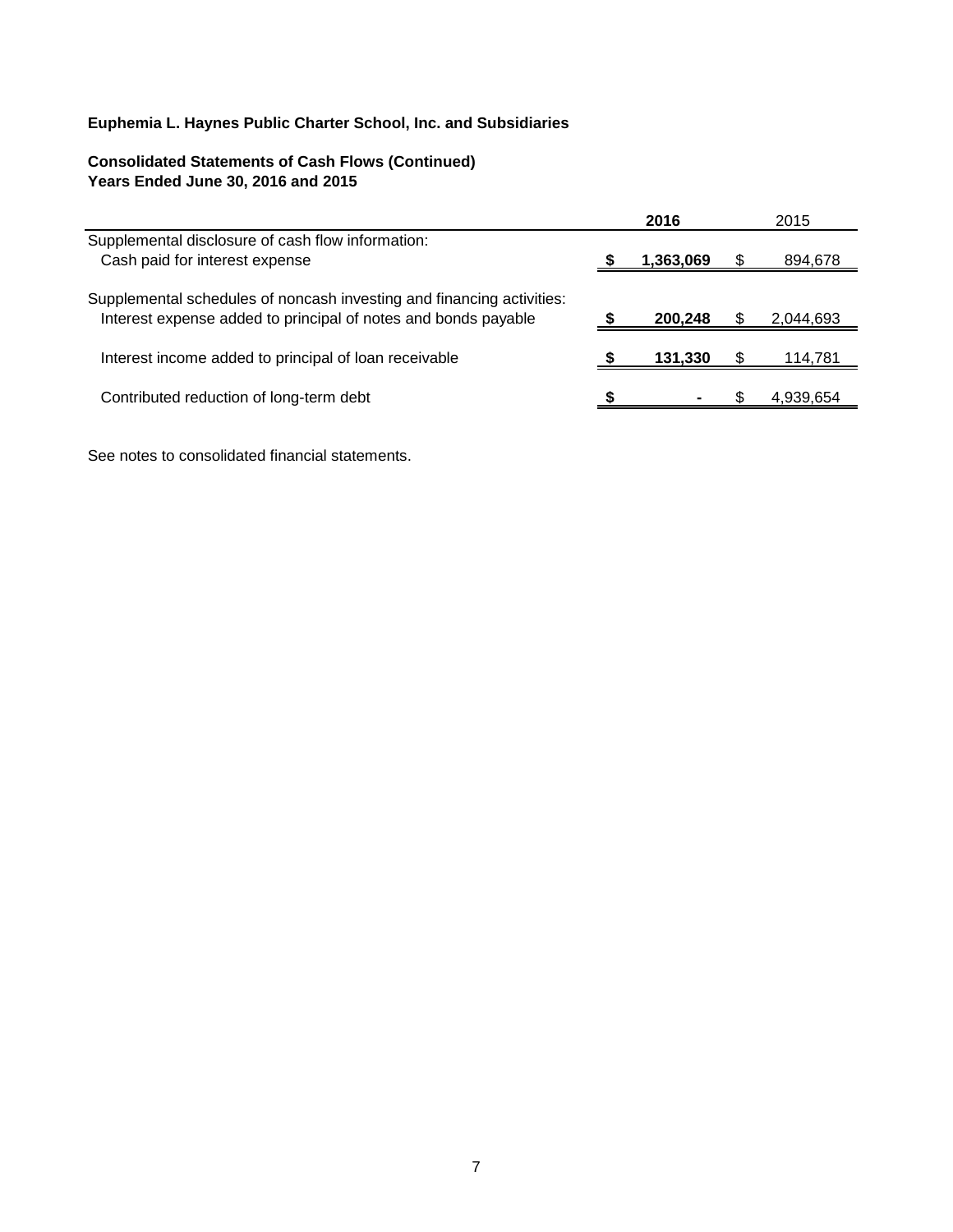#### **Notes to Consolidated Financial Statements**

#### **Note 1. Nature of Activities and Significant Accounting Policies**

**Nature of activities:** Euphemia L. Haynes Public Charter School, Inc. and Subsidiaries is comprised of three entities: Euphemia L. Haynes Public Charter School, Inc. (the School); ELH QALICB LLC; and ELH Kansas Avenue, Inc. (collectively, the Organization).

The School, commonly referred to as E.L. Haynes Public Charter School, was incorporated as a nonstock and not-for-profit organization on August 14, 2003, under the laws of the District of Columbia. The mission of the School is for every E.L. Haynes student of every race, socioeconomic status and home language to reach high levels of academic achievement and be prepared to succeed at the college of his or her choice. Every E.L. Haynes student will be adept at mathematical reasoning, will use scientific methods effectively to frame and solve problems and will develop the lifelong skills needed to be successful individuals, active community members and responsible citizens. For the year ended June 30, 2016, the School was open to any District of Columbia child in pre-Kindergarten through 12th grade.

ELH QALICB LLC (ELH Georgia) was formed in 2008 as a Delaware limited liability company, whose members are Euphemia L. Haynes Public Charter School, Inc., as a regular member with an initial 65.1% equity stake; City First Capital XIV, LLC, as an investor member with an initial 34.9% equity stake; and ELH Management Corporation, as a non-member manager. The purpose of ELH Georgia was to negotiate and enter into a Qualified Low Income Community Investment (QLICI) loan with an investor; lease a certain portion of the premises at 3600 Georgia Avenue from the School pursuant to a site lease; sublease a certain portion of the premises at 3600 Georgia Avenue to the School pursuant to a facility lease; pay transaction costs and fund working capital cash reserves; take any and all other actions necessary or appropriate to further the purposes of ELH Georgia within the scope of the ELH QALICB LLC Operating Agreement; and pursue the above purposes in a manner consistent with the tax-exempt status of the QALICB Manager and Regular Member.

On May 15, 2015, the School, after a series of transactions, was able to unwind its existing financing arrangements related to the development of its Georgia Avenue campus. As part of the unwind transaction, the School became the sole member of ELH Georgia; the parties eliminated the long-term leases between them through an inter-company purchase agreement; the QLICI loan was paid off; and new obligations were obtained through bond/bank financing. The School fully liquidated ELH Georgia during the year ended June 30, 2016.

ELH Kansas Avenue, Inc. (ELH Kansas) was formed during the year ended June 30, 2010, as a District of Columbia not-for-profit corporation under the provisions of Section 501(c)(3) of the Internal Revenue Code (IRC), specifically for the benefit of the School. The purpose of ELH Kansas is to perform the functions of, or to carry out the charitable and educational purposes of, the School.

ELH Support Corporation (ELHSC) was formed in 2008 for charitable, educational and literary purposes within the meaning of Section 501(c)(3) of the IRC, specifically for the benefit of the School and similar organizations by helping secure resources of financing, fundraising, making or holding loans, etc. The School has no majority board representation, and there were no overlap of board members for the years ended June 30, 2016 and 2015. However, the School has the ability to appoint one member of the ELHSC Board of Directors. As such, the School and ELHSC are considered related parties. ELHSC will not be consolidated with the School as the School does not control ELHSC.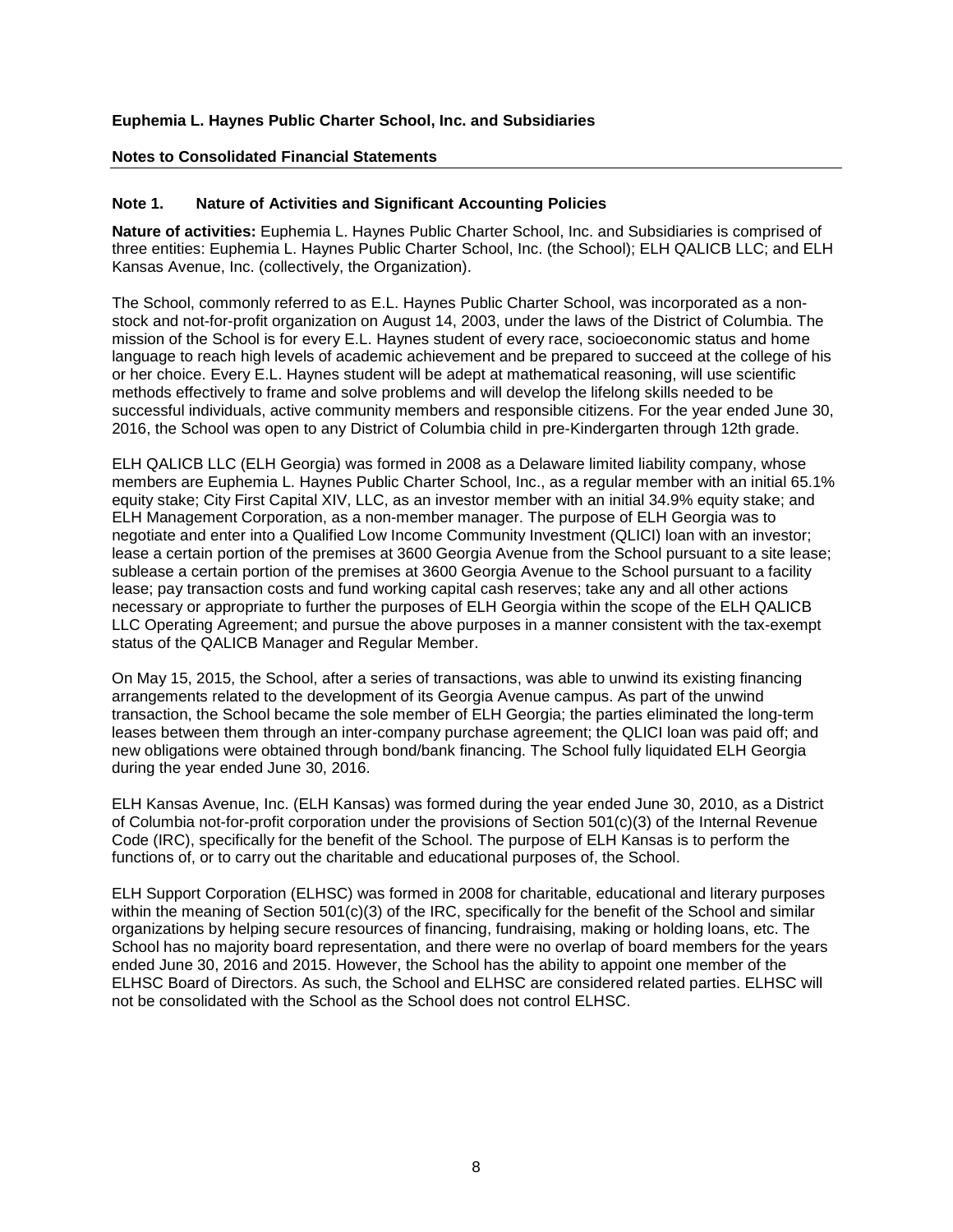#### **Notes to Consolidated Financial Statements**

## **Note 1. Nature of Activities and Significant Accounting Policies (Continued)**

**Charter school agreement:** The School has been approved by the District of Columbia Public Charter School Board (the Board) to operate a charter school in the District of Columbia. The contract, dated May 17, 2004, provides for a 15-year charter, unless sooner terminated in accordance with the contract. The School's enrollment ceiling, as registered with the Board, is 1,141 students through the school year 2015–2016. The School is paid an annual fixed rate per student by the Board.

A summary of the Organization's significant accounting policies follows:

**Basis of accounting:** The accompanying consolidated financial statements are presented in accordance with the accrual basis of accounting, whereby unconditional support is recognized when received, revenue is recognized when earned and expenses are recognized when incurred.

**Principles of consolidation:** The consolidated financial statements of the School are prepared in accordance with accounting principles generally accepted in the United States of America applicable to not-for-profit organizations and include the accounts of ELH Kansas and ELH Georgia. ELH Kansas and ELH Georgia are consolidated, since the School has both economic interest and controls membership of ELH Kansas' and ELH Georgia's Board of Trustees, respectively. All material intercompany balances and transactions have been eliminated in consolidation.

**Basis of presentation:** The consolidated financial statement presentation follows the recommendations of the Financial Accounting Standards Board (FASB) in Accounting Standards Codification (ASC) 958, Financial Statements of Not-for-Profit Organizations. Under ASC 958, the Organization is required to report information regarding its financial position and activities according to three classes of net assets: unrestricted net assets, temporarily restricted net assets and permanently restricted net assets. The Organization had no permanently restricted net assets at June 30, 2016 and 2015.

**Cash and cash equivalents:** The Organization considers all highly-liquid investments purchased with an original maturity of three months or less to be cash equivalents.

**Financial risk:** The Organization maintains its cash in bank deposit accounts which, at times, may exceed federally insured limits. The Organization has not experienced any losses in such accounts. The Organization believes it is not exposed to any significant financial risk on cash.

**Receivables:** Accounts and grants receivables are carried at original invoice amount less an estimate made for doubtful receivables based on a review of all outstanding amounts on a monthly basis. The loan receivable is generally stated at the amount of outstanding principal less unamortized costs. Management determines the allowance for doubtful accounts by regularly evaluating individual customer receivables and considering a customer's financial condition, credit history and current economic conditions. Receivables are written off when deemed uncollectible. Recoveries of receivables previously written off are recorded when received. A receivable is considered to be past due if any portion of the receivable balance is outstanding for more than 30 days. Interest is not recorded on any past due balances. Management has determined that receivables are fully collectible, and there was no allowance for doubtful receivables at June 30, 2016 and 2015.

**Promises to give:** Unconditional promises to give are recognized as revenue or gains in the period acknowledged. Promises to give are carried at original amount pledged less an estimate made for doubtful promises based on a review of all outstanding pledges on a monthly basis. The Organization's promises to give are due in the next year. Management determines the allowance for doubtful accounts by regularly evaluating individual promises to give and considering prior history of donors and proven collectability of past donations. Promises to give are written off when deemed uncollectible. Recoveries of promises to give previously written off are recorded when received.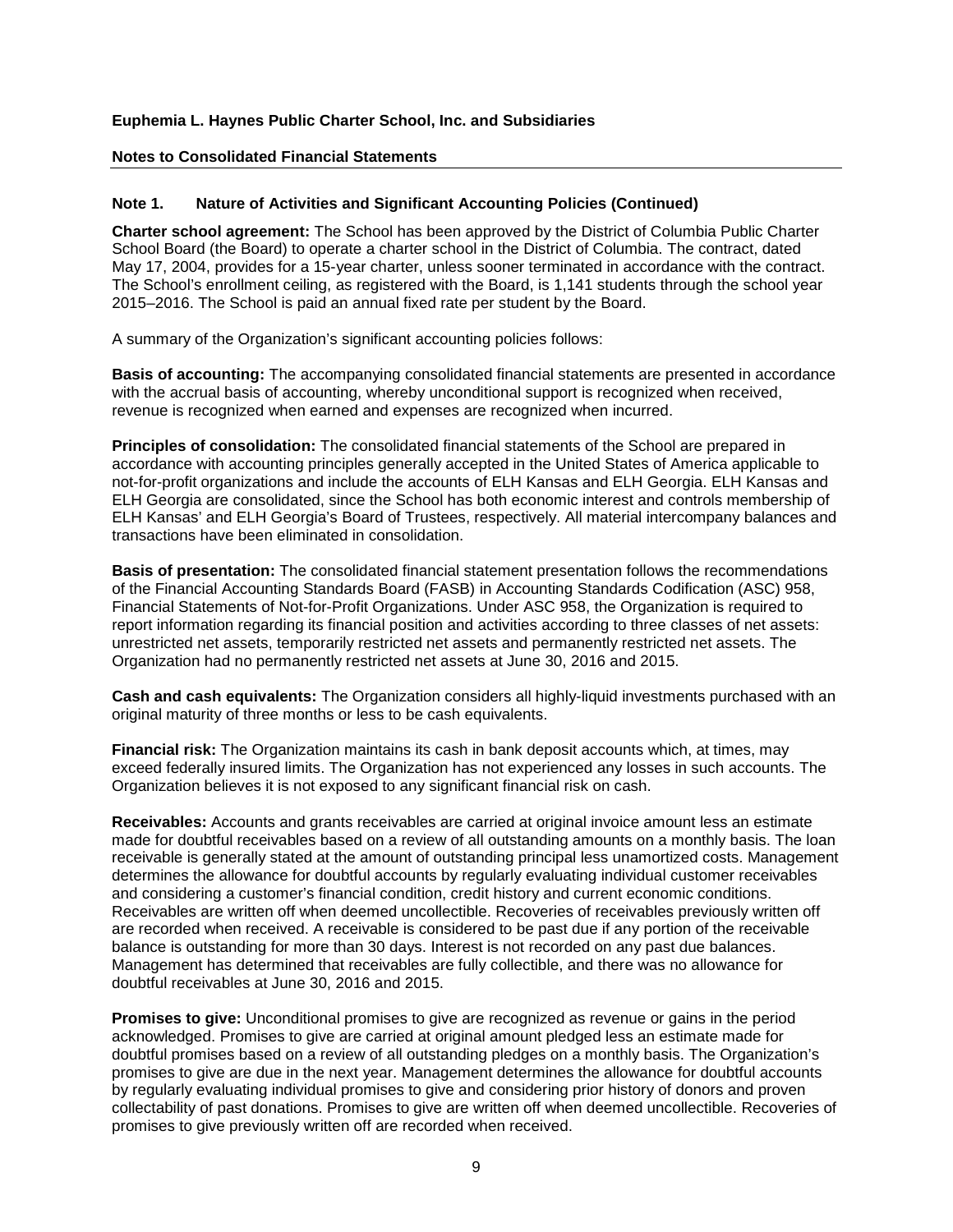#### **Notes to Consolidated Financial Statements**

## **Note 1. Nature of Activities and Significant Accounting Policies (Continued)**

**Property and equipment:** The Organization capitalizes all property and equipment purchased with a cost of \$1,000 or more. Property and equipment are stated at cost. Depreciation is provided on the straightline basis over the estimated useful lives of the assets.

**Valuation of long-lived assets:** The School accounts for the subsequent measurement of certain longlived assets in accordance with subsections of the FASB ASC Topic Property, Plant and Equipment that address Impairment or Disposal of Long-Lived Assets. The accounting standard requires that property, plant and equipment and certain identifiable intangible assets be reviewed for impairment whenever events or changes in circumstances indicate that the carrying amount of an asset may not be recoverable. Recoverability of the long-lived asset is measured by a comparison of the carrying amount of the asset to future undiscounted net cash flows expected to be generated by the asset. If such assets are considered to be impaired, the impairment to be recognized is measured by the amount by which the carrying amount of the assets exceeds the estimated fair value of the assets. Assets to be disposed of are reported at the lower of the carrying amount or fair value, less costs to sell.

**Unamortized loan costs:** Loan costs are comprised of various acquisition costs related to the debt acquired to fund the acquisition/rehabilitation of the Organization's school buildings. These costs are being amortized on the effective interest method over the terms of the related debt agreements. Unamortized loan costs are reported with long-term debt.

**Interest rate swap agreement:** The fair value of the interest rate swap agreements is the estimated amount that the bank or financial institution would receive or pay to terminate the swap agreement at the reporting date, taking into account current interest rates and the current credit worthiness of the swap counter parties.

**Deferred rent:** The Organization has various lease agreements. The leases include annual escalations that are being allocated on a straight-line basis over the term of the lease as an offset against each period's rent expense. The deferred rent liability on the accompanying consolidated balance sheet represents the cumulative difference between the monthly rent expense and rent paid.

**Net assets:** Unrestricted net assets are the net assets that are neither permanently restricted nor temporarily restricted by donor-imposed stipulations. Temporarily restricted net assets result from contributions whose use is limited by donor-imposed stipulations that either expire by the passage of time or can be fulfilled and removed by actions of the Organization pursuant to these stipulations. Temporarily restricted net assets are reported as unrestricted net assets if the restrictions are met in the same period received. Net assets may be temporarily restricted for various purposes, such as use in future periods or use for specified purposes.

Temporarily restricted net assets were released from restrictions during the years ended June 30, 2016 and 2015, for various purposes, including after-school programs, college guidance, support for alumni in college, library materials, physical education, gymnasium development and general operations. At June 30, 2016 and 2015, temporarily restricted net assets represented amounts restricted for specific education-related expenses.

**Per-pupil allocation:** The Organization receives a student allocation from the District of Columbia to cover the cost of academic and facilities expenses. Per-pupil allocation revenue is recognized in the period when it is earned, which is the school year for which the allocation is made. Unearned pupil allocation received is recorded as deferred revenue.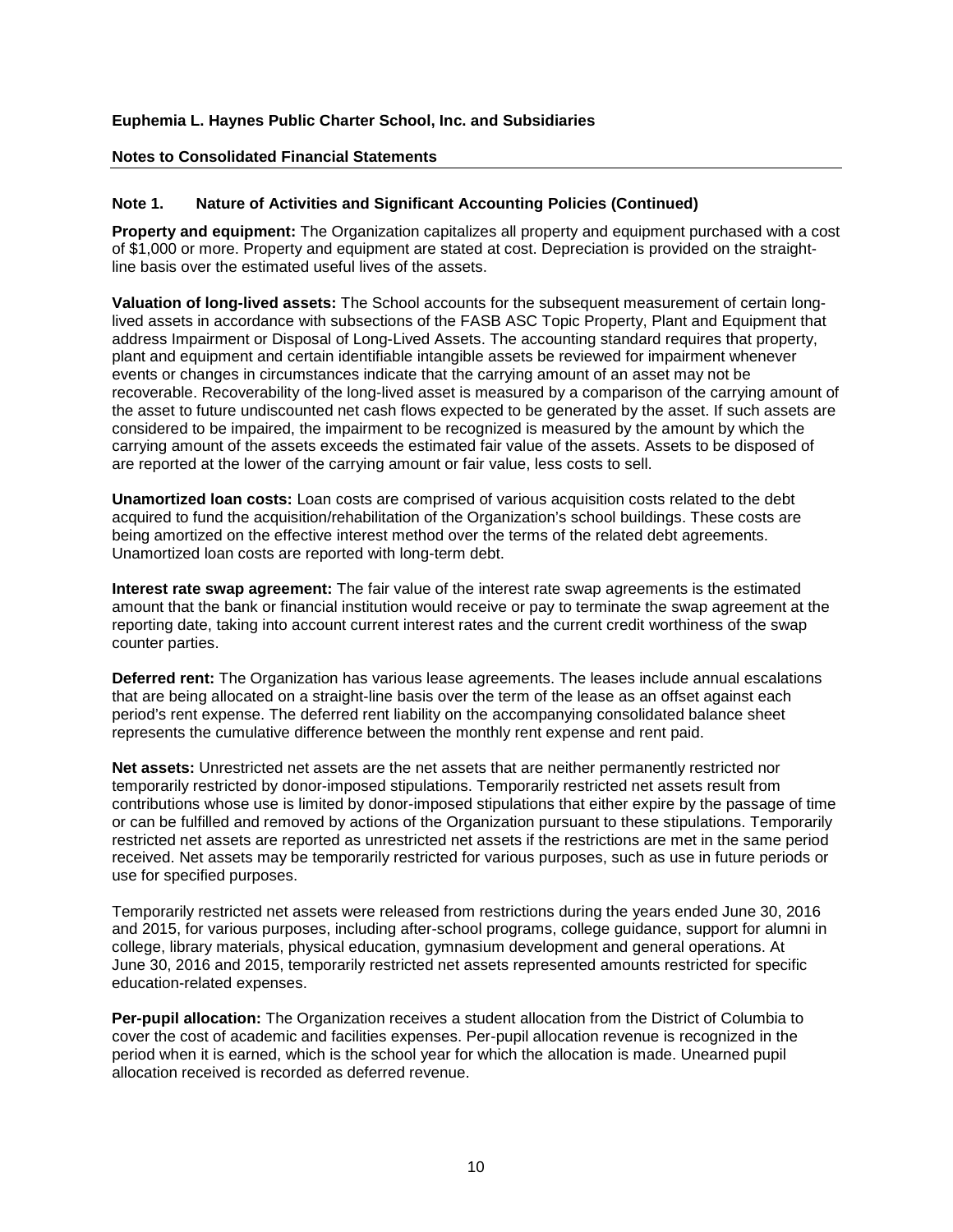#### **Notes to Consolidated Financial Statements**

## **Note 1. Nature of Activities and Significant Accounting Policies (Continued)**

**Contributions:** Contributions are recognized when the donor makes a promise to give to the Organization that is, in substance, unconditional. Donor-restricted revenue is reported as an increase in temporarily or permanently restricted net assets, depending on the nature of the restriction. However, if a restriction is fulfilled in the same time period in which the contribution is received, the Organization reports the support as unrestricted. When a restriction expires (that is, when a stipulated time restriction ends or purpose restriction is accomplished), temporarily restricted net assets are reclassified to unrestricted net assets and reported in the statement of activities as net assets released from restrictions.

**Grants:** The Organization receives grants from federal agencies and private grantors for various purposes. The grants provide for the development and support of the Organization's programs, materials and equipment. Receivables related to grant awards are recorded to the extent unreimbursed allowable expenses have been incurred for the purposes specified by an approved grant or award. Funds received in advance and those that are unexpended at June 30 are reflected as temporarily restricted net assets or refundable advances at June 30, depending if the amounts are considered unconditional or conditional, respectively.

**Income taxes:** The School and ELH Kansas are generally exempt from federal income taxes under the provisions of Section 501(c)(3) of the IRC. In addition, the School qualifies for charitable contribution deductions and has been classified as an organization that is not a private foundation. Income that is not related to exempt purposes, less applicable deductions, is subject to federal and state corporate income taxes. There was no taxable net unrelated business income for the years ended June 30, 2016 and 2015.

ELH Georgia filed separate partnership income tax return on a calendar-year basis. The partnership income tax return reported the transaction with the School as a sale-leaseback.

The Organization follows the accounting standard on accounting for uncertainty in income taxes, which addresses the determination of whether tax benefits claimed or expected to be claimed on a tax return should be recorded in the financial statements. Under this guidance, the Organization may recognize the tax benefit from an uncertain tax position only if it is more likely than not that the tax position will be sustained on examination by taxing authorities based on the technical merits of the position. The tax benefits recognized in the financial statements from such a position are measured based on the largest benefit that has a greater than 50% likelihood of being realized upon ultimate settlement. The guidance on accounting for uncertainty in income taxes also addresses de-recognition, classification, interest and penalties on income taxes and accounting in interim periods. Interest and penalties associated with unrecognized tax benefits are classified as additional income taxes in the consolidated statements of activities.

The Organization files income tax returns in the U.S. federal jurisdiction. As of June 30, 2016, there were no material unrecognized/derecognized tax benefits or tax penalties or interest. Generally, the Organization is no longer subject to U.S. federal income tax examinations by tax authorities for years before 2013.

**Use of estimates:** The preparation of financial statements requires management to make estimates and assumptions that affect the reported amounts of assets and liabilities, disclosure of contingent assets and liabilities at the date of the financial statements, and the reported amounts of revenue and expenses during the reporting period. Actual results could differ from those estimates.

**Functional allocation of expenses:** The costs of providing the Organization's various programs and supporting services have been summarized on a functional basis in the accompanying consolidated statements of activities. Accordingly, certain costs have been allocated among the programs, fundraising and supporting services benefited.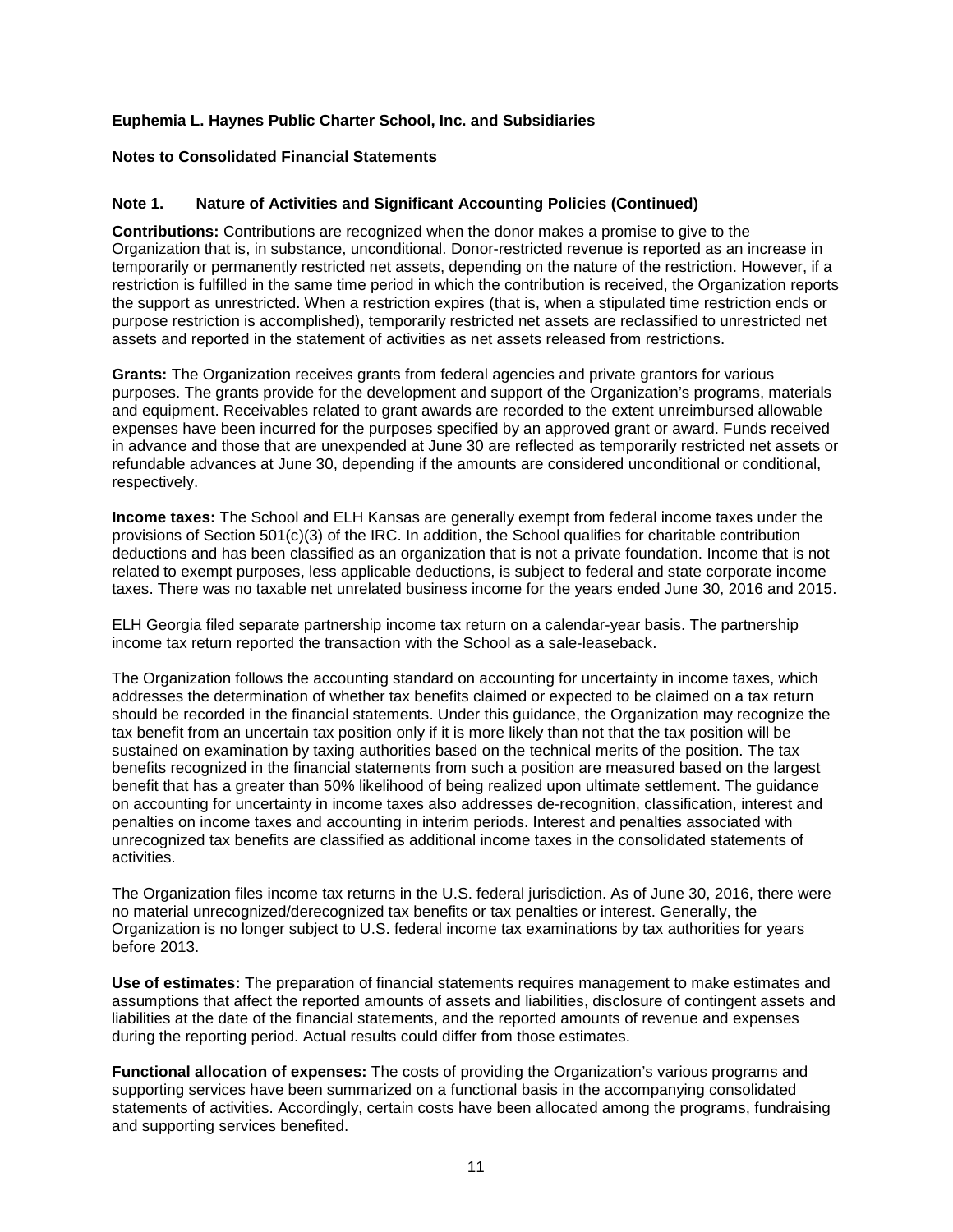#### **Notes to Consolidated Financial Statements**

## **Note 1. Nature of Activities and Significant Accounting Policies (Continued)**

**Adopted accounting pronouncement:** In April 2015, the FASB issued ASU No. 2015-03, *Interest – Imputation of Interest (Subtopic 835-30); Simplifying the Presentation of Debt Issuance Costs*. This ASU simplifies the presentation of debt issuance costs. The amendments in this Update require that debt issuance costs related to a recognized debt liability be presented in the consolidated balance sheets as a direct deduction from the carrying amount of that debt liability, consistent with debt discounts. The recognition and measurement guidance for debt issuance costs are not affected by the amendments in this Update. This ASU is effective for the Organization for the fiscal year beginning July 1, 2016. Early adoption is permitted. The Organization adopted the pronouncement during the year ended June 30, 2016 and applied the change retrospectively to 2015.

**Pending accounting pronouncements:** In February 2016, the FASB issued ASU No. 2016-02, *Leases (Topic 842).* The guidance in this ASU supersedes the leasing guidance in Topic 840, *Leases.* Under the new guidance, lessees are required to recognize lease assets and lease liabilities on the consolidated balance sheets for all leases with terms longer than 12 months. Leases will be classified as either finance or operating, with classification affecting the pattern of expense recognition in the consolidated statements of activities. The new standard is effective for the Organization for the fiscal year beginning July 1, 2020. A modified retrospective transition approach is required for lessees for capital and operating leases existing at, or entered into after, the beginning of the earliest comparative period presented in the financial statements, with certain practical expedients available. The Organization is currently evaluating the impact of the pending adoption of the new standard on the consolidated financial statements.

In August 2016, the FASB issued ASU No. 2016-14, *Not-for-Profit Entities (Topic 958): Presentation of Financial Statements of Not-for-Profit Entities.* The amendments in this ASU make improvements to the information provided in financial statements and accompanying notes of not-for-profit entities. The amendments set forth the FASB's improvements to net asset classification requirements and the information presented about a not-for-profit entity's liquidity, financial performance and cash flows. The ASU will be effective for fiscal years beginning after December 15, 2017. Early adoption is permitted. The changes in this ASU should generally be applied on a retrospective basis in the year that the ASU is first applied. The Organization has not yet evaluated the impact of this ASU on the consolidated financial statements.

**Reclassifications:** Certain items in the June 30, 2015, summarized comparative information have been reclassified to conform with the current year presentation. These reclassifications had no effect on previously reported change in net assets or net assets.

**Subsequent events:** The Organization evaluated subsequent events through November 1, 2016, which is the date the consolidated financial statements were available to be issued.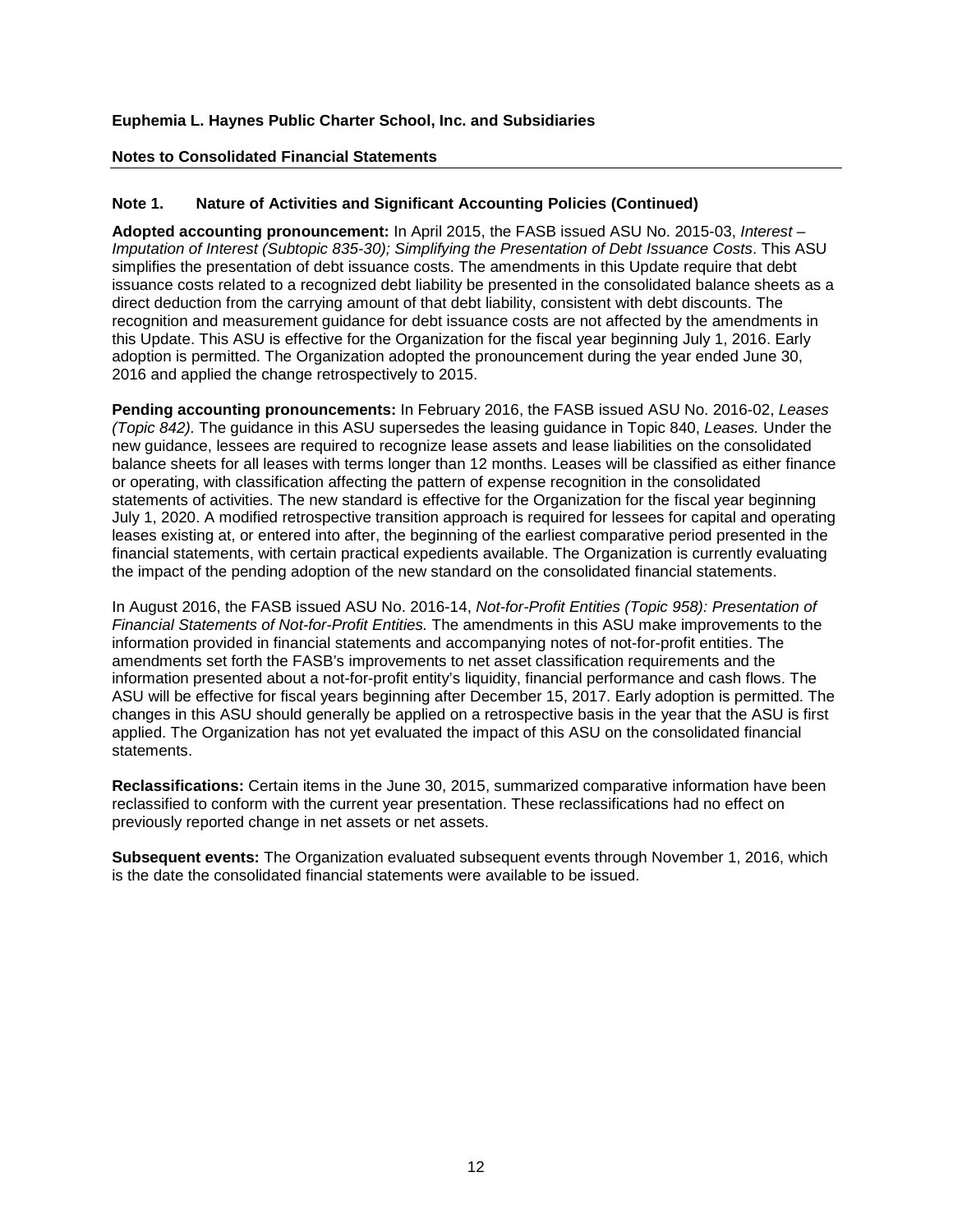#### **Notes to Consolidated Financial Statements**

#### **Note 2. Restricted Cash**

Restricted cash represents minimum balances with financial institutions required to be maintained under the terms of certain notes payable and unspent bond proceeds in cash and cash equivalents.

Restricted cash at June 30, 2016 and 2015, is as follows:

|                            | 2016    |      | 2015   |
|----------------------------|---------|------|--------|
| Minimum balance maintained | 387.969 | - \$ | ۰      |
| Unspent bond proceeds      | 13.354  |      | 13,350 |
|                            | 401.323 |      | 13.350 |

## **Note 3. Property and Equipment**

Property and equipment and accumulated depreciation at June 30, 2016, and depreciation expense for the year then ended, are as follows:

|                           | Estimated      |                  | Accumulated       |                  | Depreciation  |
|---------------------------|----------------|------------------|-------------------|------------------|---------------|
| <b>Asset Category</b>     | Useful Lives   | Cost             | Depreciation      | <b>Net</b>       | Expense       |
|                           |                |                  |                   |                  |               |
| Building and improvements | 20 to 40 years | 13,941,680<br>S. | (4,945,809)<br>\$ | 8,995,871<br>S   | \$<br>413,184 |
| Leasehold improvements    | Life of lease  | 22,241,496       | (3,905,106)       | 18,336,390       | 948,344       |
| Land                      |                | 6,538,842        |                   | 6,538,842        |               |
| Computers                 | 3 years        | 2,292,625        | (1,714,953)       | 577,672          | 244.651       |
| Software                  | 7 years        | 23.475           | (11, 325)         | 12.150           | 4.028         |
| Furniture and equipment   | 7 years        | 1,144,128        | (605, 901)        | 538,227          | 141,302       |
|                           |                | 46,182,246       | \$(11, 183, 094)  | 34,999,152<br>S. | 1,751,509     |

Property and equipment and accumulated depreciation at June 30, 2015, and depreciation expense for the year then ended, are as follows:

|                           | Estimated      |                  | Accumulated       |                   | Depreciation  |
|---------------------------|----------------|------------------|-------------------|-------------------|---------------|
| <b>Asset Category</b>     | Useful Lives   | Cost             | Depreciation      | <b>Net</b>        | Expense       |
|                           |                |                  |                   |                   |               |
| Building and improvements | 20 to 40 years | 13,941,680<br>S. | (4,532,625)<br>S. | 9,409,055<br>S    | \$<br>413,063 |
| Leasehold improvements    | Life of lease  | 20,179,304       | (2,956,762)       | 17,222,542        | 792,634       |
| Construction in progress  |                | 883,479          |                   | 883.479           |               |
| Land                      |                | 6,538,842        |                   | 6,538,842         |               |
| Computers                 | 3 years        | 1,830,698        | (1,470,302)       | 360,396           | 350,303       |
| Software                  | 7 years        | 13,475           | (7, 297)          | 6,178             | 2,695         |
| Furniture and equipment   | 7 years        | 1,044,463        | (464,599)         | 579,864           | 137,441       |
|                           |                | 44,431,941       | (9,431,585)<br>S  | 35,000,356<br>\$. | 1,696,136     |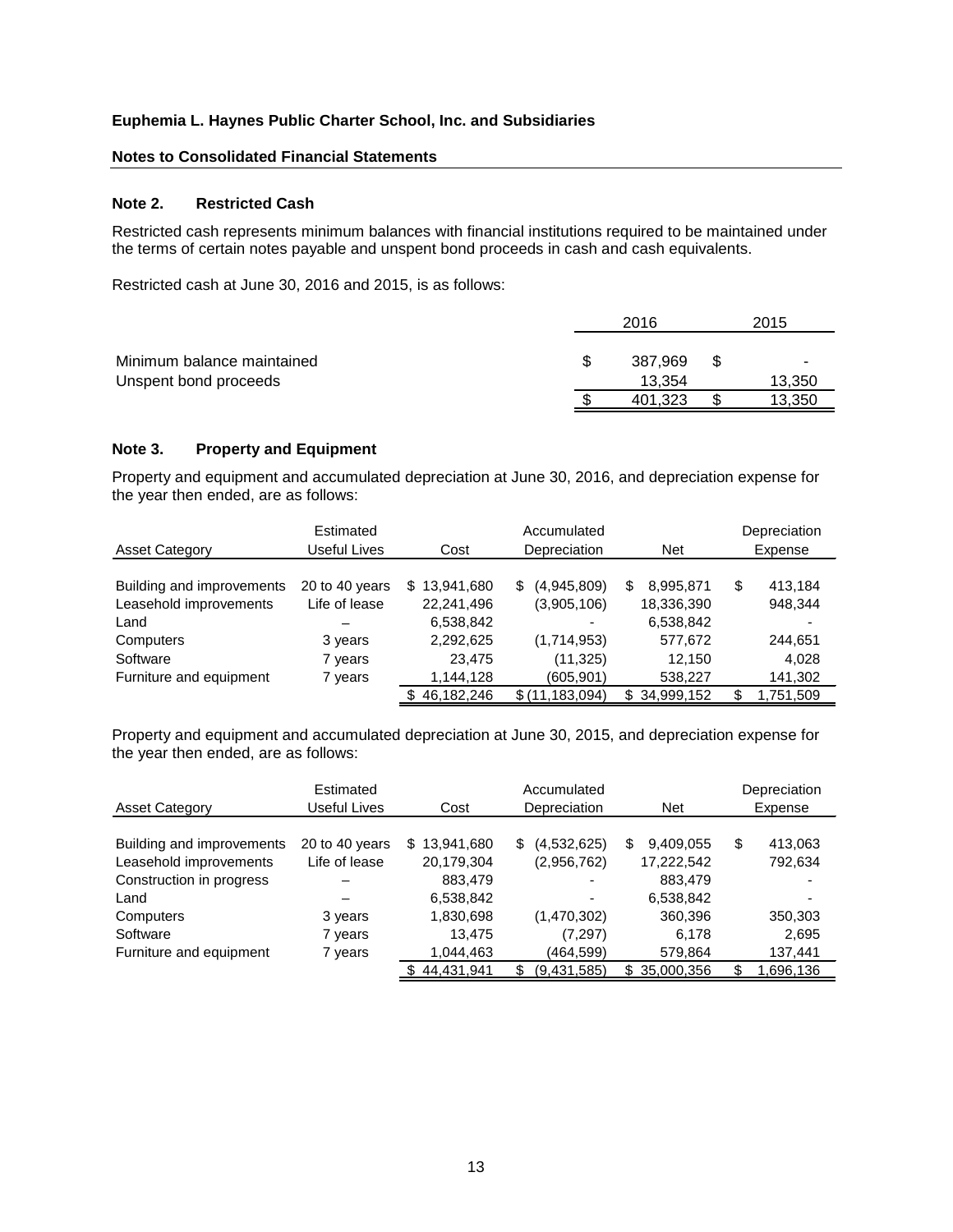#### **Notes to Consolidated Financial Statements**

# **Note 4. Long-Term Debt**

On April 4, 2008, the School secured permanent financing related to the construction of a school building at 3600 Georgia Avenue, NW, Washington, D.C. (Georgia Avenue Property) by entering into a transaction structured to qualify for the New Markets Tax Credit, as outlined in IRC Section 45(d). Total refinancing amounted to \$18,316,021, of which the first payment was received in April 2008 in the amount of \$16,742,021, and the second payment was received during the year ended June 30, 2009, in the amount of \$1,574,000. As part of the transaction, the School formed ELH Georgia and signed a saleleaseback agreement with ELH Georgia. Under the terms of the sale-leaseback agreement, the School entered into a 29-year, 11-month site lease with the ELH Georgia, leasing 87.2% of the building and 100% of the land for a total prepaid rental payment of \$18,463,508. The School also entered into a 29-year, 11-month facility lease for both the building and land from ELH Georgia at an annual rental payment of \$927,455, indexed to the CPI. Both leases are triple-net leases, whereby, the School was responsible for all maintenance, insurance and taxes.

During the year ended June 30, 2015, the School paid off the above mentioned note payable, including all accrued interest and entered into a series of transactions to unwind the structure in place with ELH Georgia (see Note 16). As of June 30, 2015, the School is the sole member of ELH Georgia and all intercompany lease transactions have been ended by an inter-company purchase/sale agreement and mutual release. The transactions between the School and ELH Georgia are eliminated during consolidation.

On May 15, 2015, the School entered into a loan agreement with a financial institution, whereby the School borrowed \$21,952,000 through the use of District of Columbia Revenue Bonds (Euphemia L. Haynes Public Charter School, Inc. Issue Series 2015). The proceeds were fully used in the transaction to refinance the 2008 transaction noted above. The bonds are held with the financial institution as a private placement. The interest rate is variable as defined in the agreement under various interest rate options with an applicable spread of 2.2%. However, to hedge for the effects of potential increases in floating interest rates, the School has entered into an interest rate swap agreement. The agreement calls for a fixed rate of 1.87% on the notional principal amount (Note 7). After considering the impact of the swap agreement, the School is effectively paying a fixed interest rate of 4.07% on the bond issuance. The loan calls for monthly payments of principal and interest through March 1, 2031 with a balloon payment of approximately \$5.9 million due on April 1, 2031. The loan is secured by the Georgia Avenue Property and improvements made on the facility at 4501 Kansas Avenue, NW, Washington, D.C. (Kansas Avenue Property) as well as revenues from operations. The associated credit agreement requires certain financial covenants to be met (including, but not limited to, a days cash on hand and debt service coverage ratio).

On May 25, 2010, ELH Kansas secured permanent financing related to the renovation of the Kansas Avenue Property by entering into a transaction structured to qualify for the New Markets Tax Credit, as outlined in IRC Section 45(d). Total refinancing amounted to \$9,500,000. As part of the transaction, the School entered into a certain ground lease with the District of Columbia on April 30, 2010, (see Note 13). This ground lease was assigned by the School to ELH Kansas on May 25, 2010, for a consideration of \$2,000,000. On the same day, ELH Kansas sub-let this back to the School for a period of 20 years. The annual rental payment is \$961,992, with annual escalation of 2.5% on July 1 of each year. Both leases are triple-net leases, whereby, the School is responsible for all maintenance, insurance and taxes.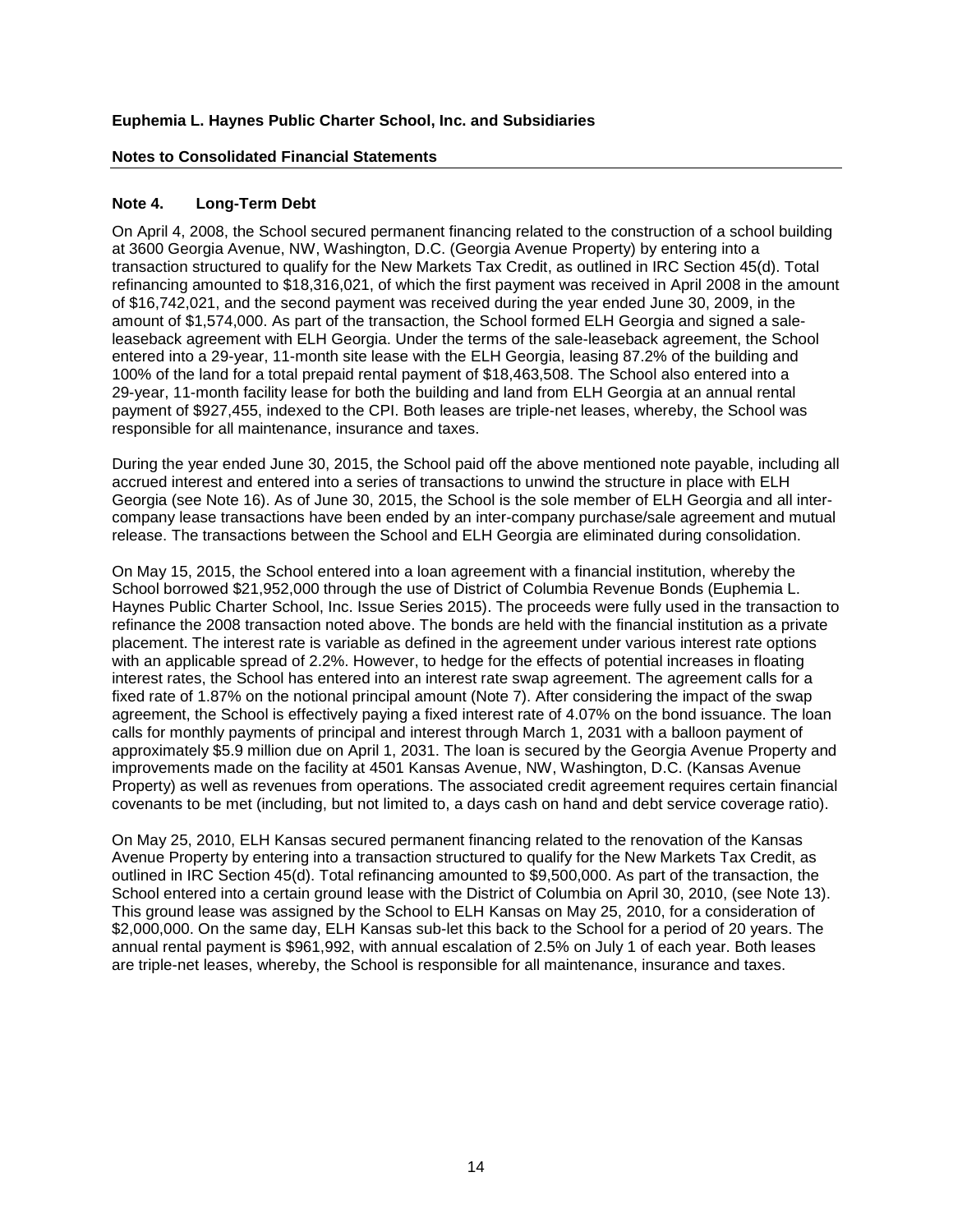# **Notes to Consolidated Financial Statements**

# **Note 4. Long-Term Debt (Continued)**

Long-term debt as of June 30, 2016 and 2015, consists of the following:

|                                                                                                                                                                                                                                                                                                                                                                                                                                                                            |    | 2016                                      | 2015                                          |
|----------------------------------------------------------------------------------------------------------------------------------------------------------------------------------------------------------------------------------------------------------------------------------------------------------------------------------------------------------------------------------------------------------------------------------------------------------------------------|----|-------------------------------------------|-----------------------------------------------|
| Principal amount<br>Less unamortized loan issuance costs                                                                                                                                                                                                                                                                                                                                                                                                                   | \$ | 43,828,457<br>(2, 121, 081)<br>41,707,376 | \$<br>43,881,209<br>(2,277,601)<br>41,603,608 |
| Less current portion of long term debt                                                                                                                                                                                                                                                                                                                                                                                                                                     | S  | (288,000)<br>41,419,376                   | \$<br>(230,000)<br>41,373,608                 |
| Notes payable at June 30, 2016 and 2015, are as follows:                                                                                                                                                                                                                                                                                                                                                                                                                   |    |                                           |                                               |
| Loan payable to 233 Genesee Street Corporation, with interest at<br>variable rates as defined in the loan agreement, but partially<br>hedged with an interest rate swap at a fixed rate of 1.87%;<br>monthly principal and interest payments due effective<br>September 1, 2015; secured by an interest in Georgia Avenue<br>property and improvments made on the Kansas Avenue facility<br>and substantially all of the assets. Includes accrued<br>interest of \$73,625. | \$ | 2016<br>21,772,625                        | \$<br>2015<br>22,040,538                      |
| Loan payable to ELHSC with interest at 4%; Note due on April 1,<br>2031; subordinated by other debt. Includes accrued<br>interest of \$9,578.                                                                                                                                                                                                                                                                                                                              |    | 1,925,107                                 | 1,814,427                                     |
| Loan payable to National City NMTC No. 24, LLC with interest<br>at 4.75%; interest only paid semi-annually until November 1,<br>2017, then \$289,695 paid semi-annually with a balloon<br>payment due on May 25, 2035; secured by a mortgage on the<br>Kansas Avenue Property.                                                                                                                                                                                             |    | 7,040,222                                 | 7,040,222                                     |
| Loan payable to National City NMTC No. 24, LLC with interest<br>at 4.75%; interest only paid semi-annually until November 1,<br>2017, then \$104,321 paid semi-annually with a balloon<br>payment due on May 25, 2035; secured by a mortgage on the<br>Kansas Avenue Property.                                                                                                                                                                                             |    | 2,536,240                                 | 2,536,240                                     |
| Qualified School Constructions Bonds (see Note 5)                                                                                                                                                                                                                                                                                                                                                                                                                          |    | 10,554,263                                | 10,449,782                                    |
|                                                                                                                                                                                                                                                                                                                                                                                                                                                                            | \$ | 43,828,457                                | \$<br>43,881,209                              |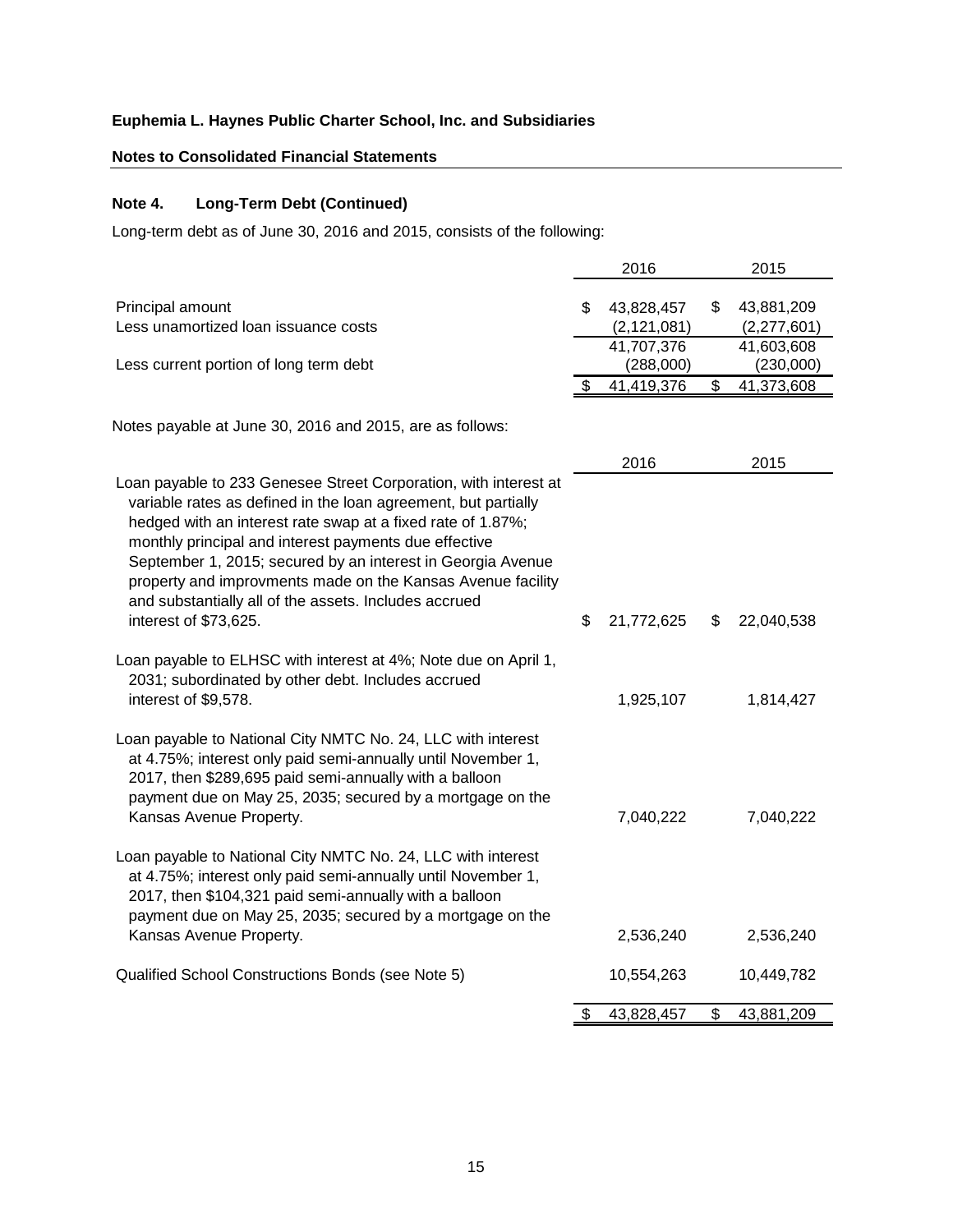#### **Notes to Consolidated Financial Statements**

#### **Note 4. Long-Term Debt (Continued)**

Aggregate maturities of long-term debt at June 30, 2016, are due in future years as follows:

| Years ending June 30: |               |
|-----------------------|---------------|
| 2017                  | \$<br>288,000 |
| 2018                  | 629,769       |
| 2019                  | 825,294       |
| 2020                  | 1,379,111     |
| 2021                  | 1,430,980     |
| Thereafter            | 39,275,303    |
|                       | 43,828,457    |

Interest expense, including amortization of loan costs, related to long-term debt incurred for the years ended June 30, 2016 and 2015, was \$1,719,589 and \$3,243,097, respectively.

#### **Note 5. Capital Appreciation Bonds and Qualified School Construction Bonds Payable**

On February 22, 2012, the District of Columbia issued Revenue Bonds (E.L. Haynes Public Charter School Issue) QSCB (Taxable-Tax Credit Bonds), Series 2012, with no interest. At issuance, ELHSC purchased the bonds from the District of Columbia. The QSCB have a face value of \$13,350,000 and proceeds after issued discount were \$10,150,000. The QSCB mature at face value on February 22, 2031. The proceeds from the QSCB are used to finance the final phase of development of the Kansas Avenue Property of the School to house upper grades. The QSCB are secured by a shared collateral agreement funded principally by per-pupil payments of the School. In addition, the QSCB is secured with a Kansas Avenue Property Leasehold Deed of Trust and Security Agreement. The accreted value of the QSCB at June 30, 2016 and 2015, amounted to \$10,554,263 and \$10,449,782, respectively.

The QSCB requires the following sinking fund installment payments:

| Years ending June 30: |               |
|-----------------------|---------------|
| 2017                  | \$<br>387,949 |
| 2018                  | 387,949       |
| 2019                  | 387,949       |
| 2020                  | 387,949       |
| 2021                  | 387,949       |
| Thereafter            | 11,022,306    |
|                       | 12,962,051    |

#### **Note 6. Loan Receivable**

On May 26, 2010, the School loaned \$6,984,010 to Haynes Investment Fund No. 24, LLC. The loan receivable balance was \$7,626,402 and \$7,495,072 at June 30, 2016 and 2015, respectively. This loan was made to qualify for the New Markets Tax Credit transaction related to the Kansas Avenue Property. This bears an interest rate of 7.29% per annum. The loan requires payment of \$213,125 on the second day of May and November of each year through May 2017; during the period commencing November 2, 2017, \$385,372 shall be payable, and on May 2, 2035, the entire principal amount, together with accrued and unpaid interest, will be due. Interest income on the loan of \$567,137 and \$546,596 was earned for the years ended June 30, 2016 and 2015, respectively.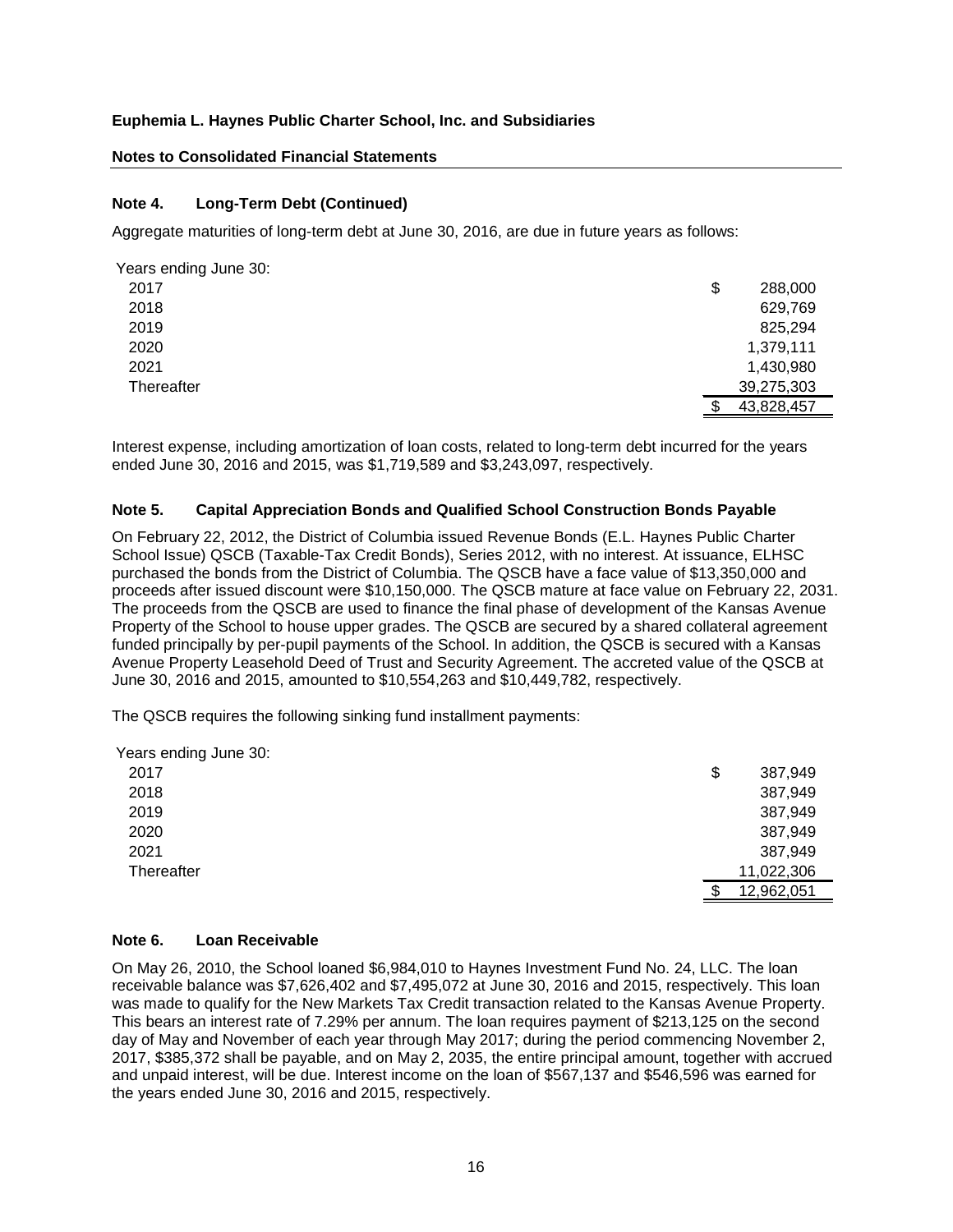# **Notes to Consolidated Financial Statements**

# **Note 7. Interest Rate Swap Agreement**

During the year ended June 30, 2015, the School entered into an interest rate swap agreement with M&T Bank for a notional amount equal to the obligation under the loan payable (2015 Bonds – see Note 4), whereby a portion of the floating debt was swapped into a fixed rate through the termination date of the swap, which is February 21, 2031. The agreement calls for a fixed rate of 1.87% on the notional principal amount, which was \$21,722,000 and \$21,952,000 at June 30, 2016 and 2015, respectively. The swap mechanism is intended to allow the Organization to realize potential of a lower fixed rate. As of June 30, 2016 and 2015, the fair value of the swap agreement was a liability of \$1,886,187 and \$203,847, respectively.

# **Note 8. Pension Plan**

The School offers a 403(b) pension plan option (the Plan) for substantially all of its employees. In addition, the School contributes a percentage of compensation, which is determined by the Board of Trustees. For the years ended June 30, 2016 and 2015, the Trustees approved a 3% employer contribution. Total expense for the Plan amounted to \$399,004 and \$400,291 for the years ended June 30, 2016 and 2015, respectively

# **Note 9. Temporarily Restricted Net Assets**

Temporarily restricted net assets of \$480,152 and \$343,967 at June 30, 2016 and 2015, respectively, were for student education and services. Net assets of \$450,515 and \$751,619 for the years ended June 30, 2016 and 2015, respectively, were released from restrictions either as expenses were incurred, which satisfied the restricted purposes of the net assets, or by the occurrence of other events, as specified by the donors.

# **Note 10. Concentrations**

The School is supported primarily through pupil allocations from the District of Columbia. For the years ended June 30, 2016 and 2015, approximately 85% and 82%, respectively, of total revenue was provided from the District of Columbia. Reduction of this source of support would have a significant impact on the School's programs and activities.

# **Note 11. Pupil Allocation**

The School's pupil allocation for the years ended June 30, 2016 and 2015, are as follows:

|                                     | 2016       | 2015       |  |
|-------------------------------------|------------|------------|--|
|                                     |            |            |  |
| General education                   | 12.692.583 | 12.574.497 |  |
| Special education, At Risk and ESOL | 5.843.595  | 5,762,623  |  |
| <b>Facility allowance</b>           | 3.564.484  | 3.554.304  |  |
|                                     | 22,100,662 | 21,891,424 |  |

# **Note 12. Contingencies**

**Federal grants:** The Organization participates in federally assisted grant programs, which are subject to financial and compliance audits by the grantors or their representative. As such, there exists a contingent liability for potential questioned costs that may result from such audits. Management does not anticipate any significant adjustments as a result of such audits.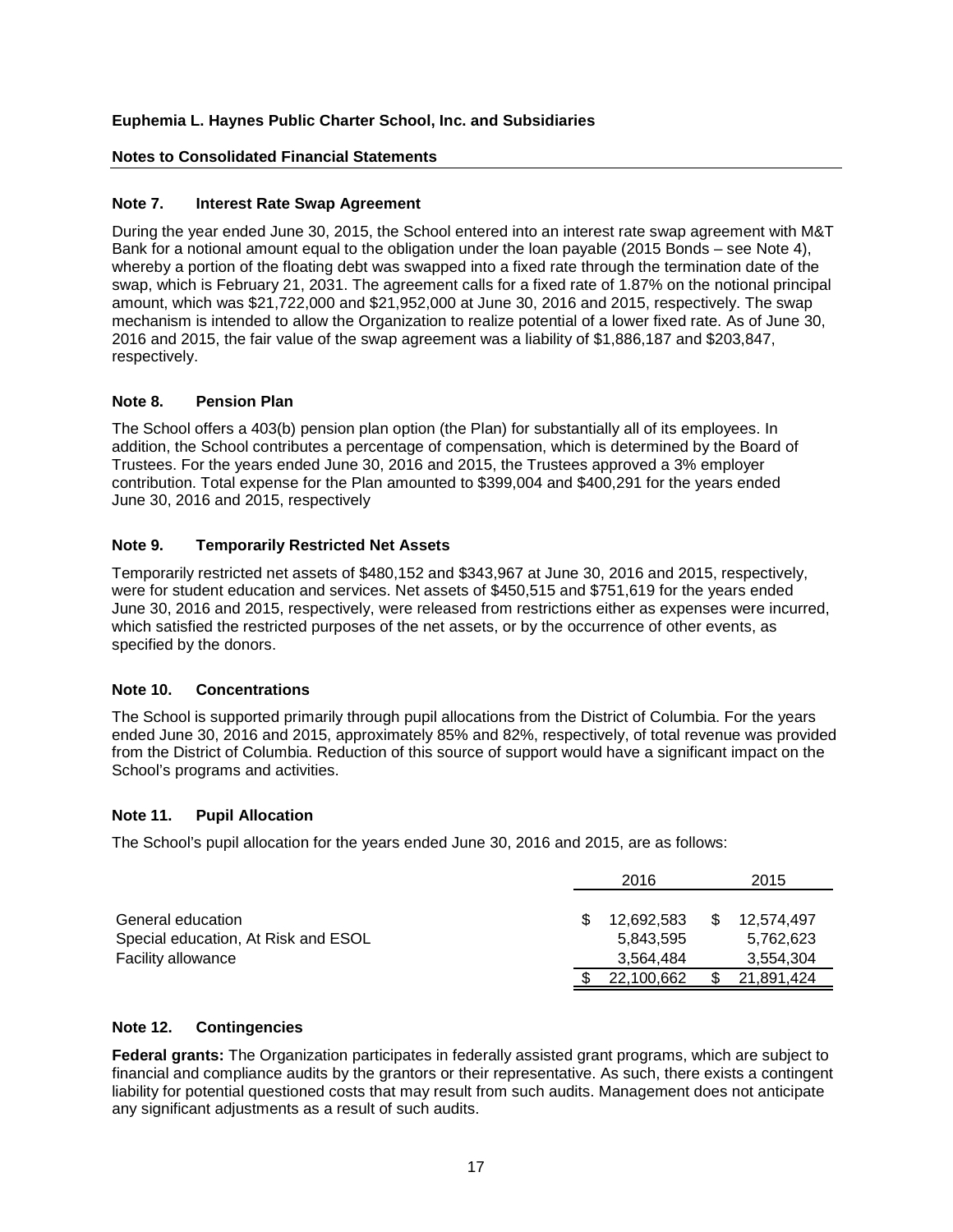#### **Notes to Consolidated Financial Statements**

#### **Note 13. Lease Commitment**

The School executed a lease contract with the District of Columbia for the real property located at 4501 Kansas Avenue, NW, Washington, D.C. The term of the lease is for 25 years, with annual base rent due of \$693,000. The lease commencement date was April 2010. The lease provides for rent credits for certain approved construction and related costs. The rent credits are used to offset the minimum rent due on a dollar-for-dollar basis.

As of June 30, 2016, future minimum rental payments required under this lease, net of rent abatement, are as follows:

|                       | <b>Rent Obligation</b> |    | <b>Rent Abatements</b> |    | <b>Net Obligation</b> |  |
|-----------------------|------------------------|----|------------------------|----|-----------------------|--|
| Years ending June 30: |                        |    |                        |    |                       |  |
| 2017                  | \$<br>693,000          | \$ | (693,000)              | \$ |                       |  |
| 2018                  | 693,000                |    | (693,000)              |    |                       |  |
| 2019                  | 693,000                |    | (693,000)              |    |                       |  |
| 2020                  | 693,000                |    | (693,000)              |    |                       |  |
| 2021                  | 693,000                |    | (693,000)              |    |                       |  |
| Thereafter            | 9,702,000              |    | (2,772,000)            |    | 6,930,000             |  |
|                       | 13,167,000             |    | (6,237,000)            |    | 6,930,000             |  |

Rent expense under this lease was \$257,152 for both years ended June 30, 2016 and 2015, respectively.

## **Note 14. Related Party Transactions**

The School had notes payable, including accrued interest, outstanding in the amount of \$1,925,107 and \$1,814,427 at June 30, 2016 and 2015, respectively, with ELHSC (see Note 4).

In conjunction with the unwind transaction (see Note 16), ELHSC made unrestricted contributions to the School totaling \$13,440,454.

#### **Note 15. Changes in Consolidated Unrestricted Net Assets**

The schedule of changes in consolidated unrestricted net assets related to the Organization and noncontrolling interest in ELH Georgia is as follows:

|                                                | Noncontrolling |                  |                |                |  |
|------------------------------------------------|----------------|------------------|----------------|----------------|--|
|                                                |                | The Organization | Interest       | Total          |  |
| Unrestricted net assets                        |                |                  |                |                |  |
| Balance, June 30, 2014                         | \$             | 561.504          | \$ (8,884,243) | \$ (8,322,739) |  |
| Change in unrestricted net assets - fiscal     |                |                  |                |                |  |
| year 2015                                      |                | 14,834,154       | (1, 299, 167)  | 13,534,987     |  |
| Loss on acquisition of noncontrolling interest |                |                  |                |                |  |
| by the Organization                            |                | (10, 246, 035)   | 10,246,035     |                |  |
| Distributions to noncontrolling interest -     |                |                  |                |                |  |
| fiscal year 2015                               |                |                  | (62,625)       | (62,625)       |  |
| Balance, June 30, 2015                         |                | 5,149,623        |                | 5,149,623      |  |
| Change in unrestricted net assets - fiscal     |                |                  |                |                |  |
| year 2016                                      |                | (1,553,542)      |                | (1,553,542)    |  |
| Balance, June 30, 2015                         |                | 3,596,081        |                | 3,596,081      |  |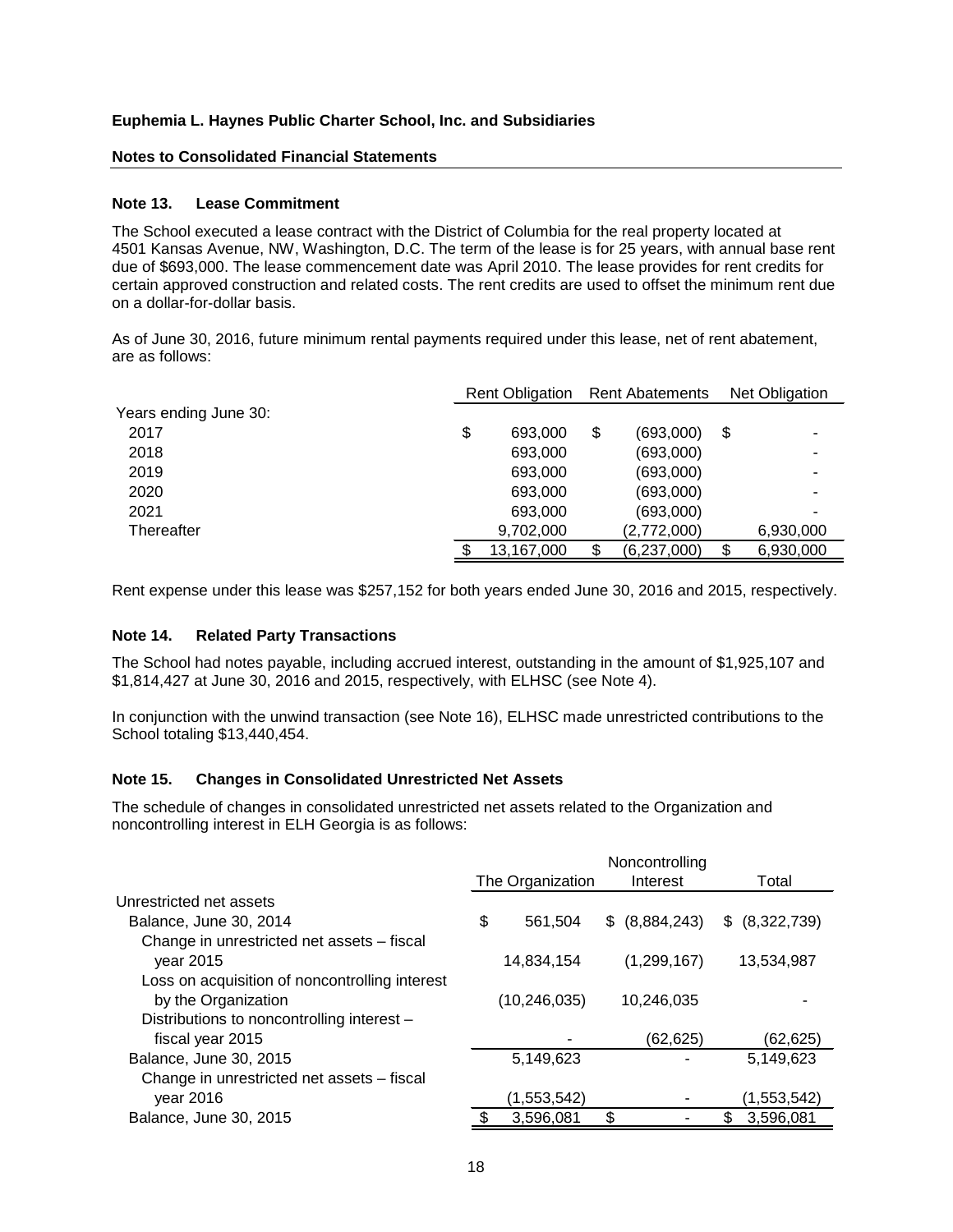#### **Notes to Consolidated Financial Statements**

#### **Note 16. Major Transaction**

As disclosed in Note 1, after the conclusion of the New Markets Tax Credits (NMTC) compliance period, the parties to the Organization's 2008 the School's 2008 NMTC loan structure (see Note 1) agreed to unwind the transactions; this unwind closed on May 15, 2015. While the loan was repaid in full at the stated book value, a series of other transactions related to this unwind produced an overall gain to the Organization of \$14,727,870. One provision of the transaction called for the exercise of a put agreement between the School and the Investor entity, at the option of the Investor entity. This provided for the School obtaining full ownership and control of the investment fund and ELH Georgia. This resulted in the School cancelling certain bond debt held by the investment fund and terminating the lease agreements with ELH Georgia. ELHSC, which held a participation interest in the 2008 loan, was able to make a donation to the School to off-set a portion of the balance due by the School. In addition, ELHSC forgave a portion of two notes payable owed by the School and retained a note payable of \$1,800,000 owed by the School.

The components of the gain on the transaction are itemized as follows:

| Cash contributions from ELHSC                                                    | \$<br>10,915,273 |
|----------------------------------------------------------------------------------|------------------|
| Loan payable partial forgiveness by ELHSC                                        | 2,525,181        |
| Elimination of DC Capital Appreciation Bonds from acquisition of investor entity | 2,414,473        |
| Write-off of net balances of loan origination costs for retired debt             | (1,253,572)      |
| Put amount to investor                                                           | (1,000)          |
| Additional funds remaining in investor entity remitted to the School             | 190,540          |
| Other losses, net of other gains                                                 | (63,025)         |
|                                                                                  | 14,727,870       |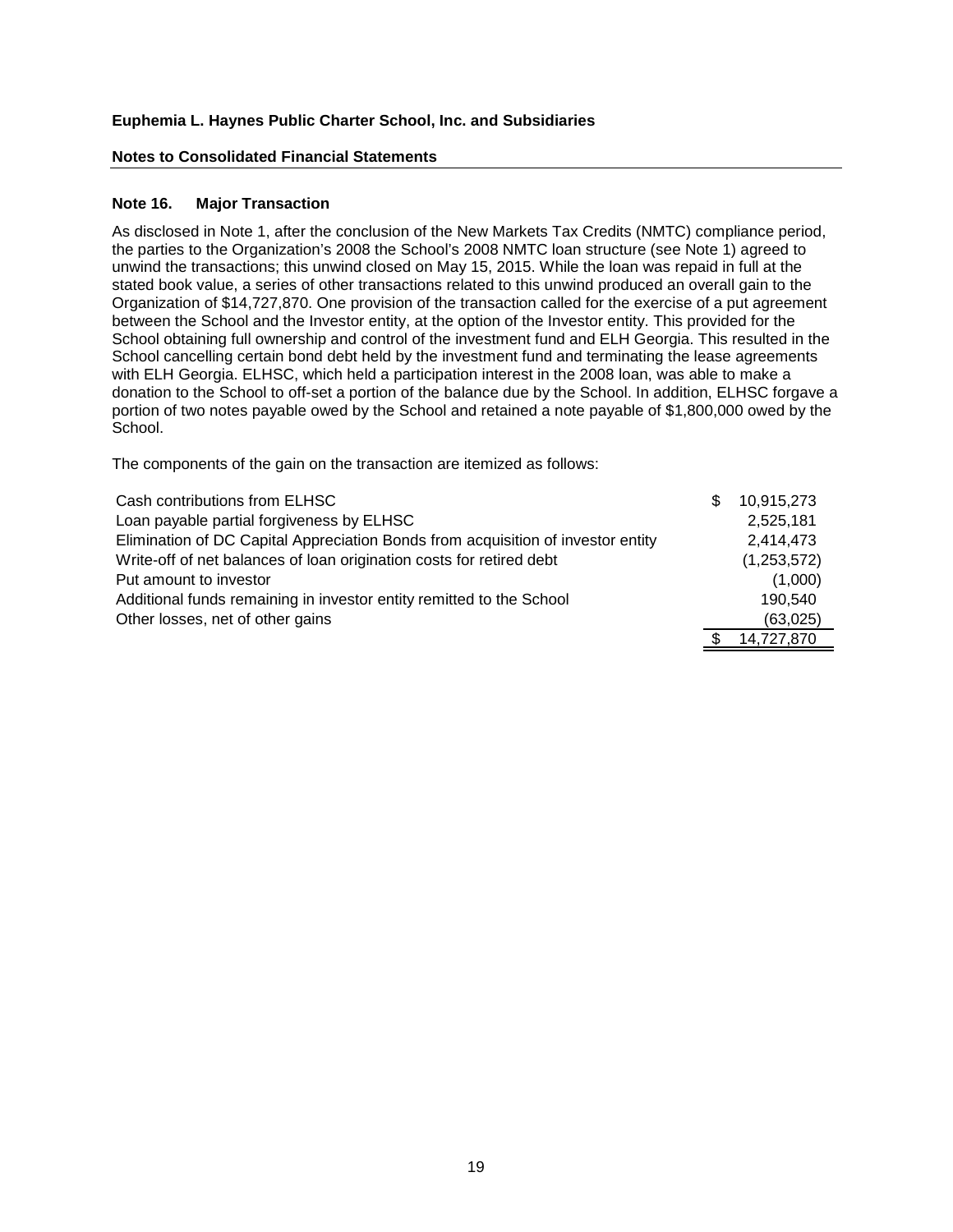

**RSM US LLP** 

#### **Independent Auditor's Report on the Supplementary Information**

To the Board of Trustees Euphemia L. Haynes Public Charter School, Inc. Washington, D.C.

We have audited the consolidated financial statements of Euphemia L. Haynes Public Charter School, Inc. and Subsidiaries as of and for the years ended June 30, 2016 and 2015, and have issued our report thereon, dated November 1, 2016, which contained an unmodified opinion on those consolidated financial statements. See pages 1 and 2. Our audits were conducted for the purpose of forming an opinion on the consolidated financial statements as a whole.

The consolidating and other information is presented for purposes of additional analysis rather than to present the financial position and result of activities of the individual entities and is not a required part of the consolidated financial statements. Such information is the responsibility of management and was derived from and relates directly to the underlying accounting and other records used to prepare the consolidated financial statements. The information has been subjected to the auditing procedures applied in the audit of the consolidated financial statements and certain additional procedures, including comparing and reconciling such information directly to the underlying accounting and other records used to prepare the consolidated financial statements or to the consolidated financial statements themselves, and other additional procedures in accordance with auditing standards generally accepted in the United States of America. In our opinion, the information is fairly stated in all material respects in relation to the consolidated financial statements as a whole.

RSM US LLP

Washington, D.C. November 1, 2016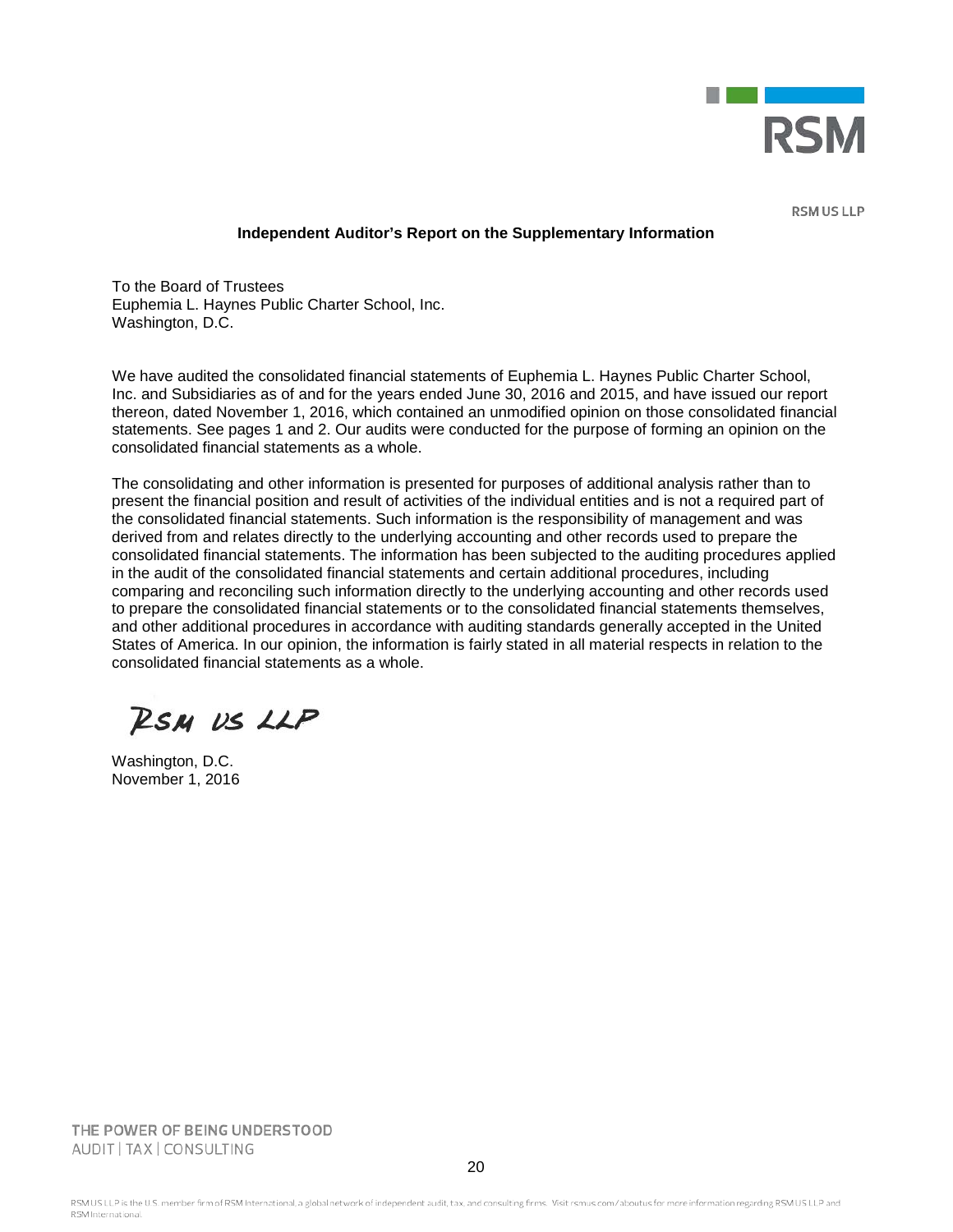#### **Consolidating Balance Sheet June 30, 2016**

|                                        |                  | <b>ELH</b>   | Elimination    |                 |
|----------------------------------------|------------------|--------------|----------------|-----------------|
|                                        | <b>EL Haynes</b> | Kansas, Inc. | <b>Entries</b> | Total           |
| <b>Assets</b>                          |                  |              |                |                 |
| Current assets:                        |                  |              |                |                 |
| Cash and cash equivalents              | 7,161,401<br>\$  | \$<br>3      | \$             | 7,161,404<br>\$ |
| Accounts receivable                    | 97,321           |              |                | 97,321          |
| Promises to give                       | 35,185           |              |                | 35,185          |
| Grants receivable                      | 476,379          |              |                | 476,379         |
| Prepaid expenses                       | 859,950          | 1,526,774    | (2,275,694)    | 111,030         |
| <b>Total current assets</b>            | 8,630,236        | 1,526,777    | (2, 275, 694)  | 7,881,319       |
| Restricted cash                        | 401,323          |              |                | 401,323         |
| Prepaid rent                           | 8,287,848        |              | (8, 287, 848)  |                 |
| Property and equipment, net            | 33,257,310       | 16,389,517   | (14, 647, 675) | 34,999,152      |
| Due from (to) E.L. Haynes              | 3,149,040        | 19,574,347   | (22, 723, 387) |                 |
| Deposits                               | 18,945           |              |                | 18,945          |
| Loan receivable                        | 7,626,402        |              |                | 7,626,402       |
|                                        | \$ 61,371,104    | \$37,490,641 | \$(47,934,604) | \$50,927,141    |
| <b>Liabilities and Net Assets</b>      |                  |              |                |                 |
| Current liabilities:                   |                  |              |                |                 |
| Accounts payable and accrued           |                  |              |                |                 |
| expenses                               | 1,213,229        | \$           | \$             | 1,213,229<br>\$ |
| Current portion of long-term debt      | 288,000          |              |                | 288,000         |
| Deferred revenue                       |                  | 7,559,478    | (7,559,478)    |                 |
| <b>Total current liabilities</b>       | 1,501,229        | 7,559,478    | (7,559,478)    | 1,501,229       |
| Due to (from) ELH Kansas LLC           | 19,574,347       | 3,149,040    | (22, 723, 387) |                 |
| Accrued rent                           |                  | 2,044,116    |                | 2,044,116       |
| Interest rate swap agreement           | 1,886,187        |              |                | 1,886,187       |
| Deferred gain on sale-leaseback        | 1,526,775        | 7,837,116    | (9,363,891)    |                 |
| Deferred revenue                       | $\blacksquare$   | 8,287,848    | (8, 287, 848)  |                 |
| Long-term debt, net of current portion | 32,529,400       | 8,889,976    |                | 41,419,376      |
|                                        | 57,017,938       | 37,767,574   | (47, 934, 604) | 46,850,908      |
|                                        |                  |              |                |                 |
| Net assets (deficit):                  |                  |              |                |                 |
| Unrestricted                           | 3,873,014        | (276, 933)   |                | 3,596,081       |
| Temporarily restricted                 | 480,152          |              |                | 480,152         |
| <b>Total net assets</b>                | 4,353,166        | (276, 933)   | ÷,             | 4,076,233       |
|                                        | \$61,371,104     | \$37,490,641 | \$(47,934,604) | \$50,927,141    |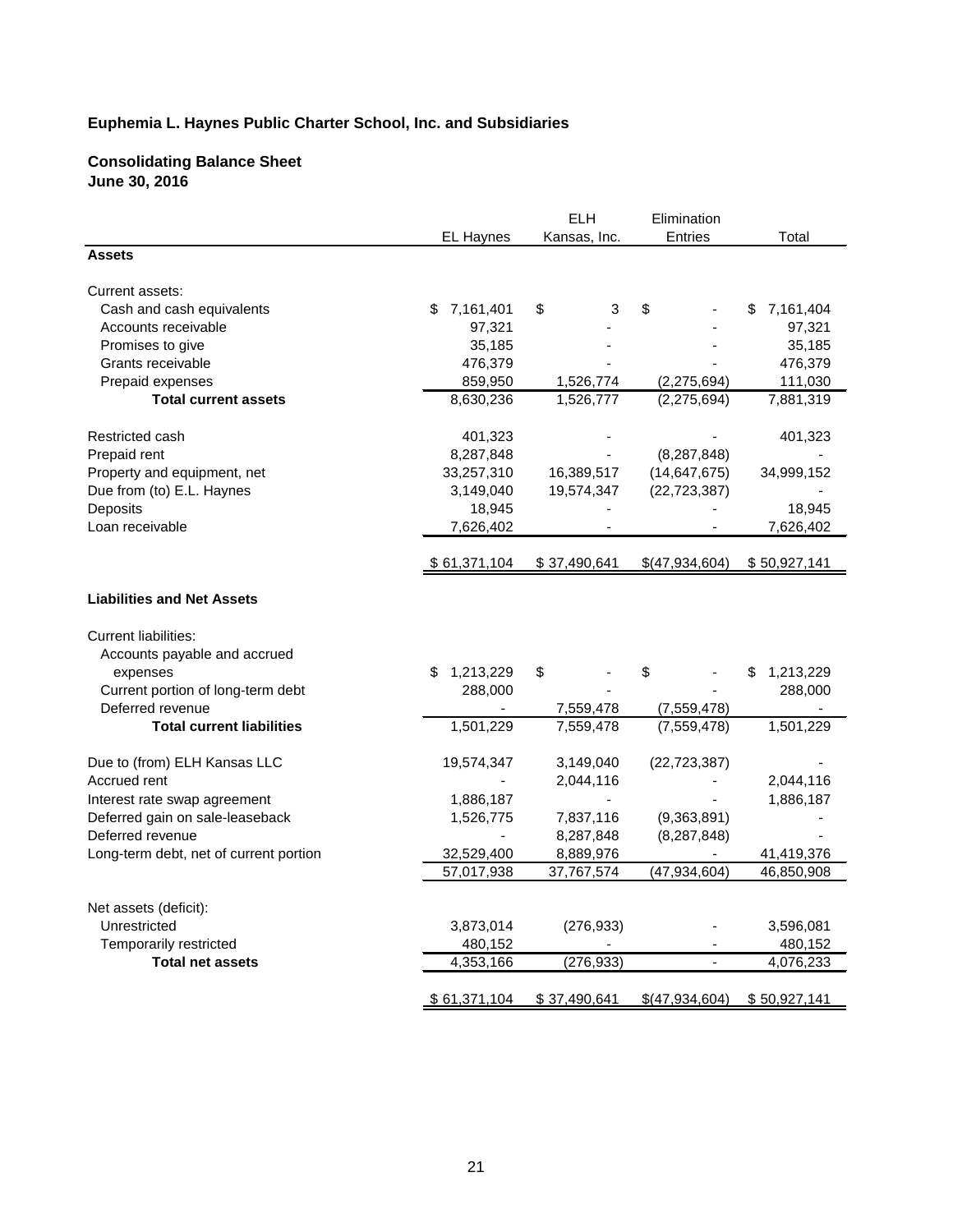# **Consolidating Statement of Activities Year Ended June 30, 2016**

|                                       |                 |                          |                 | <b>ELH</b>        | <b>ELH</b>       |             |                  |
|---------------------------------------|-----------------|--------------------------|-----------------|-------------------|------------------|-------------|------------------|
|                                       |                 | EL Haynes                |                 | <b>QALICB LLC</b> | Kansas, Inc.     |             |                  |
|                                       |                 | Temporarily              |                 |                   |                  | Elimination |                  |
|                                       | Unrestricted    | Restricted               | Total           | Unrestricted      | Unrestricted     | Entries     | Total            |
| Revenue and support:                  |                 |                          |                 |                   |                  |             |                  |
| Pupil allocation                      | \$22,100,662    | \$                       | \$ 22,100,662   | \$                | \$               | \$          | 22,100,662<br>\$ |
| Other grants                          | 778,137         | 586,700                  | 1,364,837       |                   |                  |             | 1,364,837        |
| Federal grants                        | 1,376,908       |                          | 1,376,908       |                   |                  |             | 1,376,908        |
| Contributions                         | 388,960         |                          | 388,960         |                   |                  |             | 388,960          |
| Program revenue                       | 54,786          |                          | 54,786          |                   |                  |             | 54,786           |
| Recognition of leaseback gain         | 40,941          |                          | 40,941          |                   |                  | (40, 941)   |                  |
| Interest income                       | 709,448         |                          | 709,448         |                   | 801,345          | (932, 311)  | 578,482          |
| Rental revenue                        | 2,550           |                          | 2,550           |                   | 976,512          | (976, 512)  | 2,550            |
| Net assets released from restrictions | 450,515         | (450, 515)               |                 |                   |                  |             |                  |
| Total revenue and support             | 25,902,907      | 136,185                  | 26,039,092      | $\blacksquare$    | 1,777,857        | (1,949,764) | 25,867,185       |
| Expenses:                             |                 |                          |                 |                   |                  |             |                  |
| Program services                      | 24,413,554      | $\mathbf{r}$             | 24,413,554      | 7,860             | 1,735,343        | (1,949,764) | 24,206,993       |
| General and administrative            | 656,707         |                          | 656,707         | 451               | 99,685           |             | 756,843          |
| Fundraising                           | 638,366         | $\blacksquare$           | 638,366         |                   |                  |             | 638,366          |
| <b>Total expenses</b>                 | 25,708,627      | $\blacksquare$           | 25,708,627      | 8,311             | 1,835,028        | (1,949,764) | 25,602,202       |
|                                       |                 |                          |                 |                   |                  |             |                  |
| Change in net assets                  |                 |                          |                 |                   |                  |             |                  |
| before other (losses) gains           | 194,280         | 136,185                  | 330,465         | (8,311)           | (57, 171)        |             | 264,983          |
| Other (losses) gains:                 |                 |                          |                 |                   |                  |             |                  |
| Loss on interest rate swap agreement  | (1,682,340)     |                          | (1,682,340)     |                   |                  |             | (1,682,340)      |
| Gain on NMTC transaction unwind       | (8, 311)        | $\overline{\phantom{a}}$ | (8, 311)        |                   |                  | 8,311       |                  |
|                                       |                 |                          |                 |                   |                  |             |                  |
| Change in net assets                  | (1,496,371)     | 136,185                  | (1,360,186)     | (8,311)           | (57, 171)        | 8,311       | (1, 417, 357)    |
| Net assets (deficit):                 |                 |                          |                 |                   |                  |             |                  |
| Beginning                             | 5,369,385       | 343,967                  | 5,713,352       | 294,515           | (219, 762)       | (294, 515)  | 5,493,590        |
| Contributions to EL Haynes            | $\blacksquare$  | $\blacksquare$           | $\sim$          | (286, 204)        |                  | 286,204     |                  |
| Ending                                | 3,873,014<br>\$ | 480,152<br>\$            | 4,353,166<br>\$ | \$<br>$\sim$      | (276, 933)<br>\$ | \$          | \$<br>4,076,233  |
|                                       |                 |                          |                 |                   |                  |             |                  |